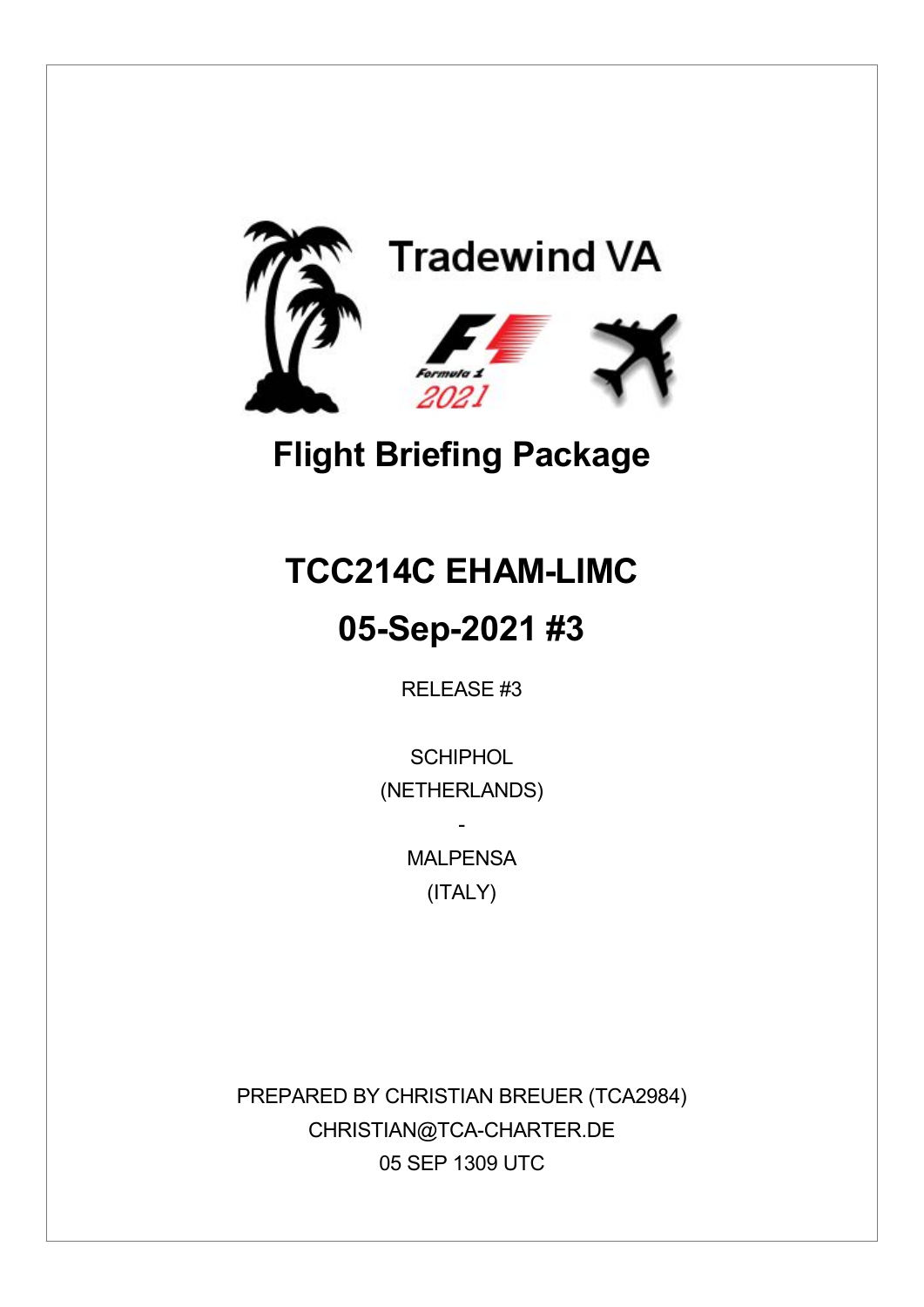| TRADEWIND CARIBBEAN FLIGHTPLAN - IFR TCC214C PJTGE EHAM-LIMC                                                                                                                                                                                                                                                                                                                                                                                                                                                                                                                                                                                                                                                                                                                                                                                                                                          |                        |
|-------------------------------------------------------------------------------------------------------------------------------------------------------------------------------------------------------------------------------------------------------------------------------------------------------------------------------------------------------------------------------------------------------------------------------------------------------------------------------------------------------------------------------------------------------------------------------------------------------------------------------------------------------------------------------------------------------------------------------------------------------------------------------------------------------------------------------------------------------------------------------------------------------|------------------------|
| ALL WEIGHTS IN KILOGRAMS (KG)                                                                                                                                                                                                                                                                                                                                                                                                                                                                                                                                                                                                                                                                                                                                                                                                                                                                         | STD 05SEP/1825Z        |
| OFP 3 - PREPARED 05SEP/1309Z BY CHRISTIAN BREUER (TCA2984) CHRISTIAN@TCA-CHARTER.DE                                                                                                                                                                                                                                                                                                                                                                                                                                                                                                                                                                                                                                                                                                                                                                                                                   |                        |
| TR214C/TCC214C PJTGE/B777-2LR GE SEL/EGAP                                                                                                                                                                                                                                                                                                                                                                                                                                                                                                                                                                                                                                                                                                                                                                                                                                                             | ROUTE: EHAMLIMC01      |
| DEP: EHAM/AMS 36L ELEV -11 FT COST INDEX: 250 TTL G/C DIST: 434 NM<br>ARR: LIMC/MXP 35R ELEV 768 FT INIT ALT: FL390 TTL F/P DIST: 552 NM<br>FUEL BIAS: 102.5% TTL AIR DIST: 539 NM                                                                                                                                                                                                                                                                                                                                                                                                                                                                                                                                                                                                                                                                                                                    | AVG WIND CMP: TL010 KT |
| ALT: LIMF/TRN 36 ELEV 989 FT 83 NM                                                                                                                                                                                                                                                                                                                                                                                                                                                                                                                                                                                                                                                                                                                                                                                                                                                                    |                        |
| CONFIG DOW PAX CARGO TOTAL ULOAD_LIM TOW TOW LDW<br>STANDARD 156746 265 0 26235 26125 ZFW MAX 209106 281518 223167<br>PLN 182981 201806 192766                                                                                                                                                                                                                                                                                                                                                                                                                                                                                                                                                                                                                                                                                                                                                        | ACT                    |
| ** TAKE-OFF DATA EHAM 36L **                                                                                                                                                                                                                                                                                                                                                                                                                                                                                                                                                                                                                                                                                                                                                                                                                                                                          |                        |
| COND: 201806 KG // RWY DRY // +21.C Q1021 070/07 // LMT: STRUCT<br>CONFIG: FLAPS 5 // D-TO2 +64C // A/I OFF/AUTO // A/C ON<br>SPEEDS: V1=129 VR=141 V2=141<br>ENG OUT: LT TO 'SPL' 108.4 (179 INBD, RT)                                                                                                                                                                                                                                                                                                                                                                                                                                                                                                                                                                                                                                                                                               |                        |
| <b>FUEL CORR</b><br><b>ENDUR</b>                                                                                                                                                                                                                                                                                                                                                                                                                                                                                                                                                                                                                                                                                                                                                                                                                                                                      |                        |
| TRIP 9040<br>01:18<br>.<br>CONT 5% 502<br>00:05<br>.<br>ALTN LIMF 2118<br>00:21<br>.<br>FINAL RESV 3012<br>00:30<br>.<br>2010<br><b>HOLD</b><br>00:20<br>.<br>ADD FUEL 635<br>$\cdots \cdots \cdots 00:05$<br>MIN T/0 17317<br>$ \dots 02:38$<br>EXTRA 1508<br>$\dots\dots$ 00:15<br>CAPTAINS SIGNATURE ()<br>TAXI 1005  00:15<br>RELEASE 19830  03:08 I ACCEPT THIS OFP AND I AM FAMILIAR<br>ARR FUEL 9115  01:26 WITH THE PLANNED ROUTE AND AERODROMES<br>FUEL TANK CAP 162613 KG / MAX EXTRA FUEL 31909 KG LIM BY LDW<br>TRIP CORR FOR 5000 KG TOW INCR: +126 KG / 5000 KG TOW DECR: -125 KG<br>2000 FT LOWER: +220 KG / EET 01:18 CLB: 250/310/84 DES: 84/320/250<br>-------------------------<br>EHAM STD 18:25Z/20:25L ETD 18:25Z ACT OFBL  EST T/0 18:40Z ACT T/0<br>LIMC STA 20:10Z/22:10L ETA 20:08Z ACT ONBL  EST LDG 19:58Z ACT LDG<br>SKD 01:45 PLN 01:43 TTL BLCK  EST FLT 01:18 TTL FLT |                        |
| ATC ROUTE: N0483F390 DCT EDUPO Z739 MISGO DCT COL DCT RIDSU L607 ABUKA UN850<br>NATOR N850 DEGAD/N0439F190 Z424 RIXUV RIXU2E                                                                                                                                                                                                                                                                                                                                                                                                                                                                                                                                                                                                                                                                                                                                                                          |                        |
| ALTERNATE PLANNING                                                                                                                                                                                                                                                                                                                                                                                                                                                                                                                                                                                                                                                                                                                                                                                                                                                                                    |                        |
| ALTN/RWY DIST ALT/FL MSA COMP TIME FUEL DIFF ROUTE                                                                                                                                                                                                                                                                                                                                                                                                                                                                                                                                                                                                                                                                                                                                                                                                                                                    |                        |

i⊒<br>⊫ htsim soft.c o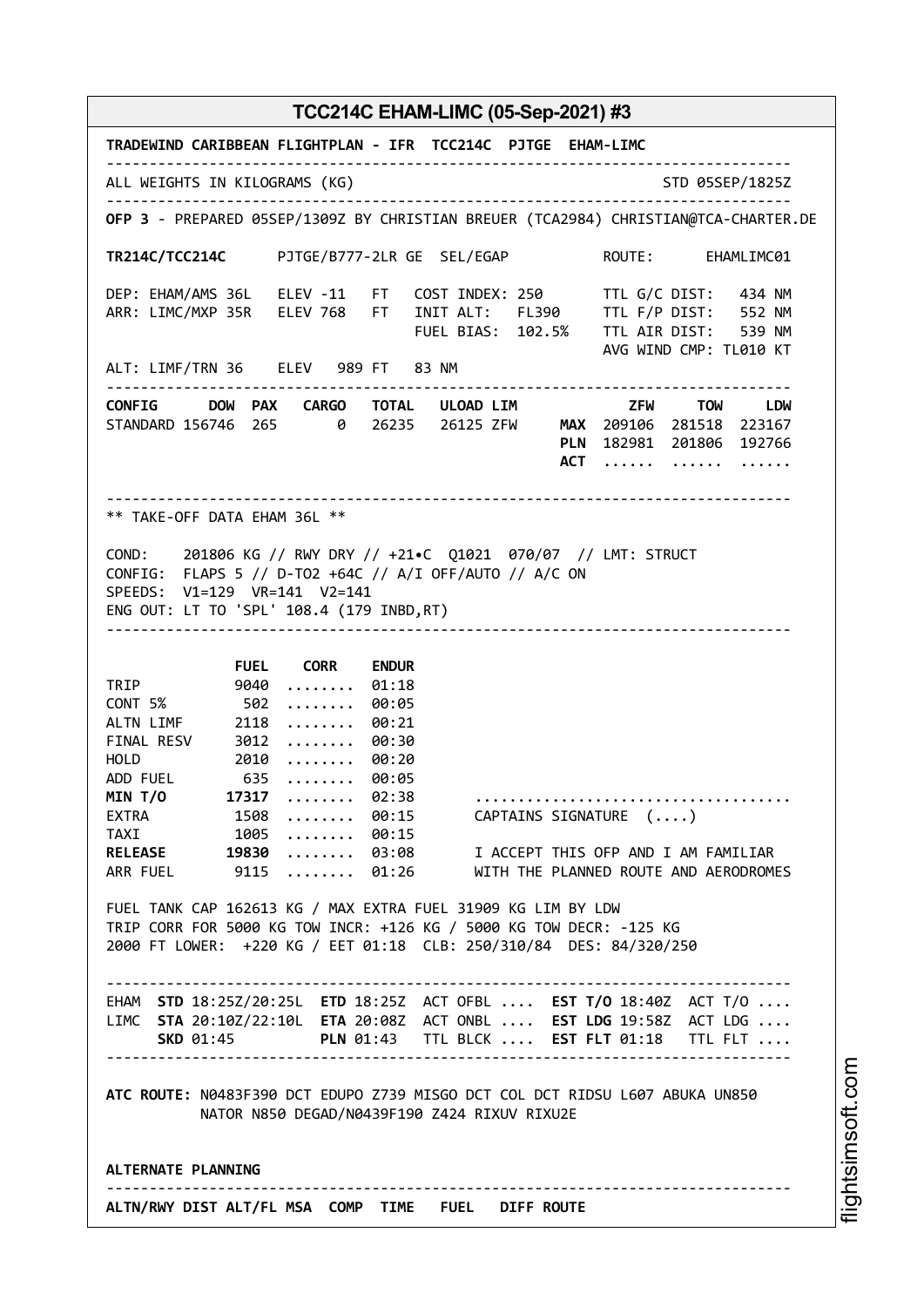|                  |                                                   |              |                             |                | TCC214C EHAM-LIMC (05-Sep-2021) #3                                                                   |  |
|------------------|---------------------------------------------------|--------------|-----------------------------|----------------|------------------------------------------------------------------------------------------------------|--|
|                  | LIMF/36 83 FL080 177 TL001 00:21 2118 - TOP TOP3A |              |                             |                |                                                                                                      |  |
|                  | MOST CRITICAL MORA 16400 FT AT SOSON              |              |                             |                |                                                                                                      |  |
|                  | - FIR NAME                                        |              |                             |                | AWY WAYPOINT MT ALT MSAFREQ TAS LEG FUEL REM / USED LEG ACC<br>ISA WND/SPD GS REM POSITION ETO / ATO |  |
|                  | EHAM/36L -11 017<br>SCHIPHOL                      |              |                             |                | 18.8 / 1.0<br>552 N5219.7 E00442.5 /                                                                 |  |
|                  |                                                   |              |                             |                | DCT EDUPO 115 *CLB 024 50 15.8 / 4.0 09 00.09<br>P03 341/019 502 N5158.5 E00550.2 /                  |  |
| -EDVV            | Z739 NAPRO                                        | 129 *CLB 022 |                             |                | 11 15.5 / 4.3 01 00.10<br>P01 349/018 491 N5151.4 E00603.5 /                                         |  |
|                  | Z739 <b>DEPAD</b>                                 | 129 *CLB 022 |                             | 8 <sup>1</sup> | 15.3 / 4.5 01 00.11<br>P00 350/018 483 N5146.1 E00613.2 /                                            |  |
|                  | Z739 AMOSU                                        | 129 *CLB 022 |                             | 12             | 15.1 / 4.8 01 00.12<br>M02 347/021 471 N5138.3 E00627.3 /                                            |  |
|                  | Z739 *TOC                                         |              |                             |                | 129 FL390 022 483 5 15.0 / 4.9 01 00.13<br>M03 345/021 501 467 N5135.1 E00633.2 /                    |  |
| Z739 <b>Sand</b> | <b>MISGO</b>                                      |              | 129 FL390 022 483           | 16             | 14.8 / 5.1 02 00.15<br>M03 343/019 501 450 N5124.3 E00652.6 /                                        |  |
| DCT              | <b>COL</b><br>COLA                                |              | 141 FL390 038 108.80 483 46 |                | 14.2 / 5.6 05 00.20<br>M03 337/018 501 404 N5047.0 E00735.7 /                                        |  |
| -EDUU            | DCT *BDRY                                         |              |                             |                | 148 FL390 038 483 6 14.1 / 5.7 01 00.21<br>M03 335/018 501 398 N5041.9 E00740.1 /                    |  |
|                  | <b>EDDS</b>                                       |              |                             |                | 148 FL390 043 33 13.8 / 6.1 04 00.25<br>M04 340/018 366 N5013.3 E00804.8 /                           |  |
| <b>DCT</b>       | <b>RIDSU</b>                                      |              |                             |                | 149 FL390 043 483 32 13.4 / 6.5 04 00.29<br>M03 319/019 501 333 N4944.9 E00828.8 /                   |  |
|                  | L607 ABUKA                                        |              |                             |                | 153 FL390 036 483 19 13.1 / 6.7 02 00.31<br>M04 315/020 501 315 N4927.9 E00840.8 /                   |  |
| <b>UN850</b>     | <b>KARLSRUHE</b>                                  |              |                             |                | KRH 185 FL390 055 115.95 483 29 12.8 / 7.0 04 00.35<br>M03 310/021 495 286 N4859.6 E00835.1 /        |  |
| <b>UN850</b>     | <b>EPIXU</b>                                      |              |                             |                | 189 FL390 055 483 7 12.7 / 7.1 00 00.35<br>M03 309/021 493 279 N4853.2 E00833.0 /                    |  |
| <b>UN850</b>     | <b>NATOR</b>                                      |              |                             |                | 189 FL390 055 483 44 12.2 / 7.6 06 00.41<br>M03 305/024 493 235 N4810.2 E00819.3 /                   |  |
|                  | N850 TITIX                                        |              |                             |                | 168 FL390 117 483 19 12.0 / 7.9 02 00.43<br>M03 305/025 500 216 N4751.5 E00823.8 /                   |  |
| -LSAC            | N850 *BDRY                                        |              |                             |                | 168 FL390 117 483 6 11.9 / 7.9 01 00.44<br>M03 304/025 500 211 N4746.0 E00825.1 /                    |  |

i⊒<br>⊫ htsim s oft.c o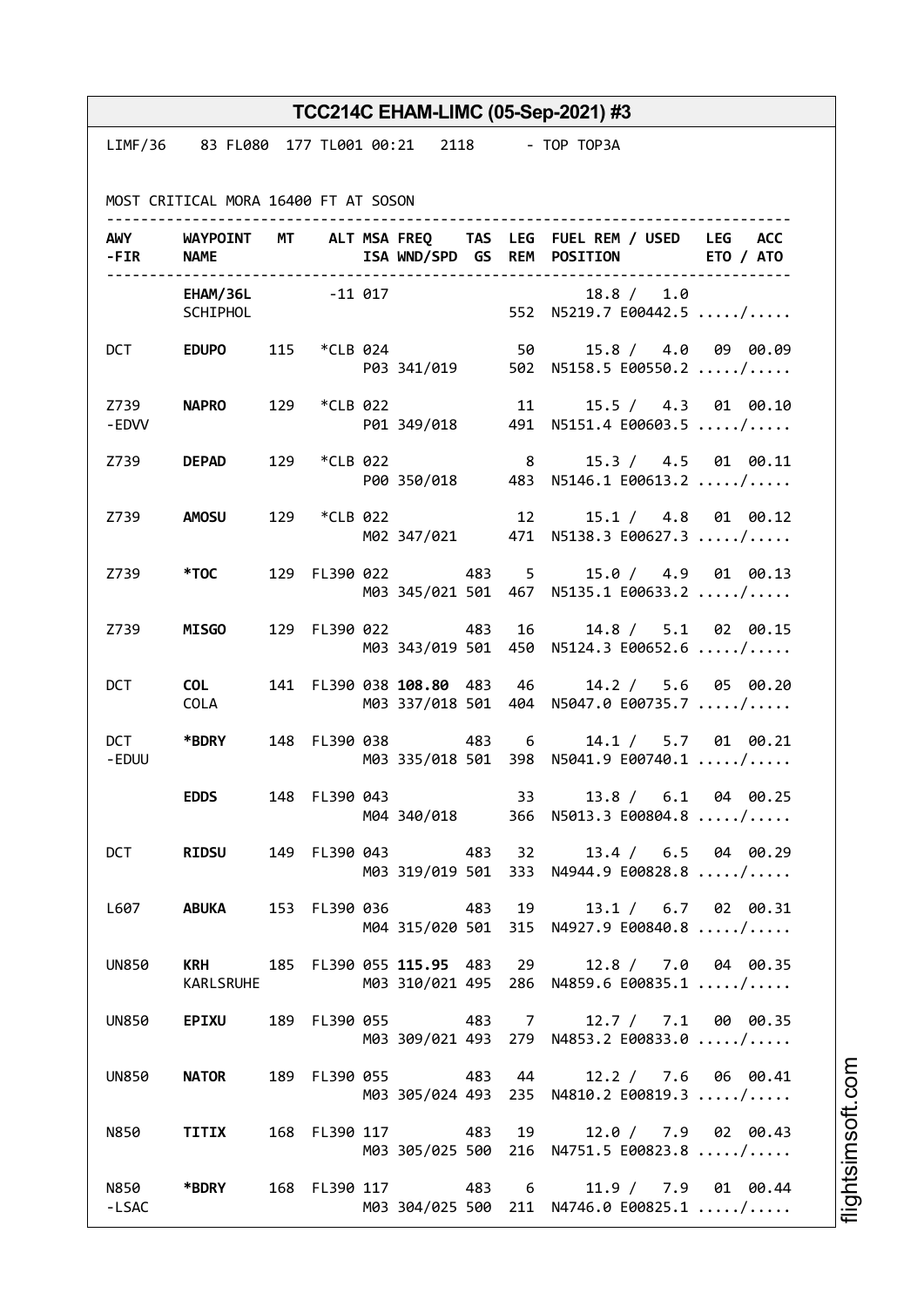|         |                     |     |                 |                   | N850 TRA 168 FL390 117 114.30 483 5 11.8 / 8.0 00 00.44<br>-LSAS TRASADINGEN M03 306/025 500 206 N4741.4 E00826.2 / |
|---------|---------------------|-----|-----------------|-------------------|---------------------------------------------------------------------------------------------------------------------|
|         |                     |     |                 |                   | N850 RIPUS 172 *DES 117 26 11.6 / 8.2 03 00.47<br>P01 314/027 180 N4715.6 E00830.0 /                                |
| -LSAC   |                     |     |                 |                   | LIMC 172 *DES 117 12 11.6 / 8.2 02 00.49<br>P02 329/022 168 N4703.2 E00831.8 /                                      |
| -LSAS   | N850 <b>GERSA</b>   |     |                 |                   | 172 *DES 117 $11.6 / 8.3$ 00 00.49<br>P02 318/024 167 N4702.4 E00831.9 /                                            |
|         | N850 <b>SOSON</b>   |     |                 |                   | 172 *DES 164 26 11.5 / 8.3 03 00.52<br>P06 322/014 141 N4636.4 E00835.7 /                                           |
|         | N850 <b>DEGAD</b>   |     |                 |                   | 172 FL190 164 439 10 11.5 / 8.3 01 00.53<br>P07 329/012 444 130 N4626.2 E00837.1 /                                  |
|         | Z424 *TOD           |     |                 |                   | 209 FL190 164 439 0 11.5 / 8.3 00 00.53<br>P07 329/012 445 130 N4626.1 E00837.0 /                                   |
|         | <b>Z424 BASGO</b>   |     |                 |                   | 209 FL190 164 439 11 11.3 / 8.5 02 00.55<br>P07 330/012 445 119 N4616.4 E00828.3 /                                  |
| $-LIMM$ | Z424 AKASU          |     |                 |                   | 172 FL190 164 439 10 11.1 / 8.7 01 00.56<br>P07 333/012 450 109 N4606.6 E00829.7 /                                  |
|         | Z424 RIXUV          |     |                 | 157 FL190 164 439 | 14 10.9 / 8.9 02 00.58<br>P07 336/013 451 95 N4553.9 E00836.6 /                                                     |
|         | RIXU2E MC685        |     |                 | 138 FL190 121 439 | 10 10.7 / 9.1 02 01.00<br>P07 337/014 452 85 N4545.9 E00845.8 /                                                     |
|         | RIXU2E <b>EVGIR</b> |     |                 | 149 FL190 121 439 | 10 10.6 / 9.3 01 01.01<br>P07 339/014 453 75 N4537.1 E00852.6 /                                                     |
|         | RIXU2E MC768        |     |                 | 166 FL190 121 439 | 7 10.4 / 9.4 01 01.02<br>P07 340/014 454 68 N4530.2 E00854.5 /                                                      |
|         | RIXU2E MC761 166    |     |                 | *DES 121          | 7 10.4 / 9.4 01 01.03<br>P07 343/014 61 N4523.3 E00856.4 /                                                          |
|         | RIXU2E MC756        | 166 | *DES 121        | P07 345/013       | 5 10.4 / 9.5 01 01.04<br>56 N4518.4 E00857.7 /                                                                      |
|         | RIXU2E <b>ESITE</b> | 166 | *DES 121        | P07 346/012       | 5 10.3 / 9.5 00 01.04<br>51 N4513.5 E00859.0 /                                                                      |
|         | RIXU2E MC746        | 166 | <i>*DES</i> 121 |                   | 5 10.3 / 9.5 01 01.05<br>P07 347/012 46 N4508.6 E00900.3 /                                                          |
|         | RIXU2E MC741        | 166 | <i>*DES</i> 111 |                   | 5 10.3 / 9.5 01 01.06<br>P07 349/011 41 N4503.7 E00901.7 /                                                          |
|         | RIXU2E MC435 256    |     | *DES 121        |                   | 6 10.3 / 9.6 01 01.07<br>P07 349/010 35 N4502.5 E00853.3 /                                                          |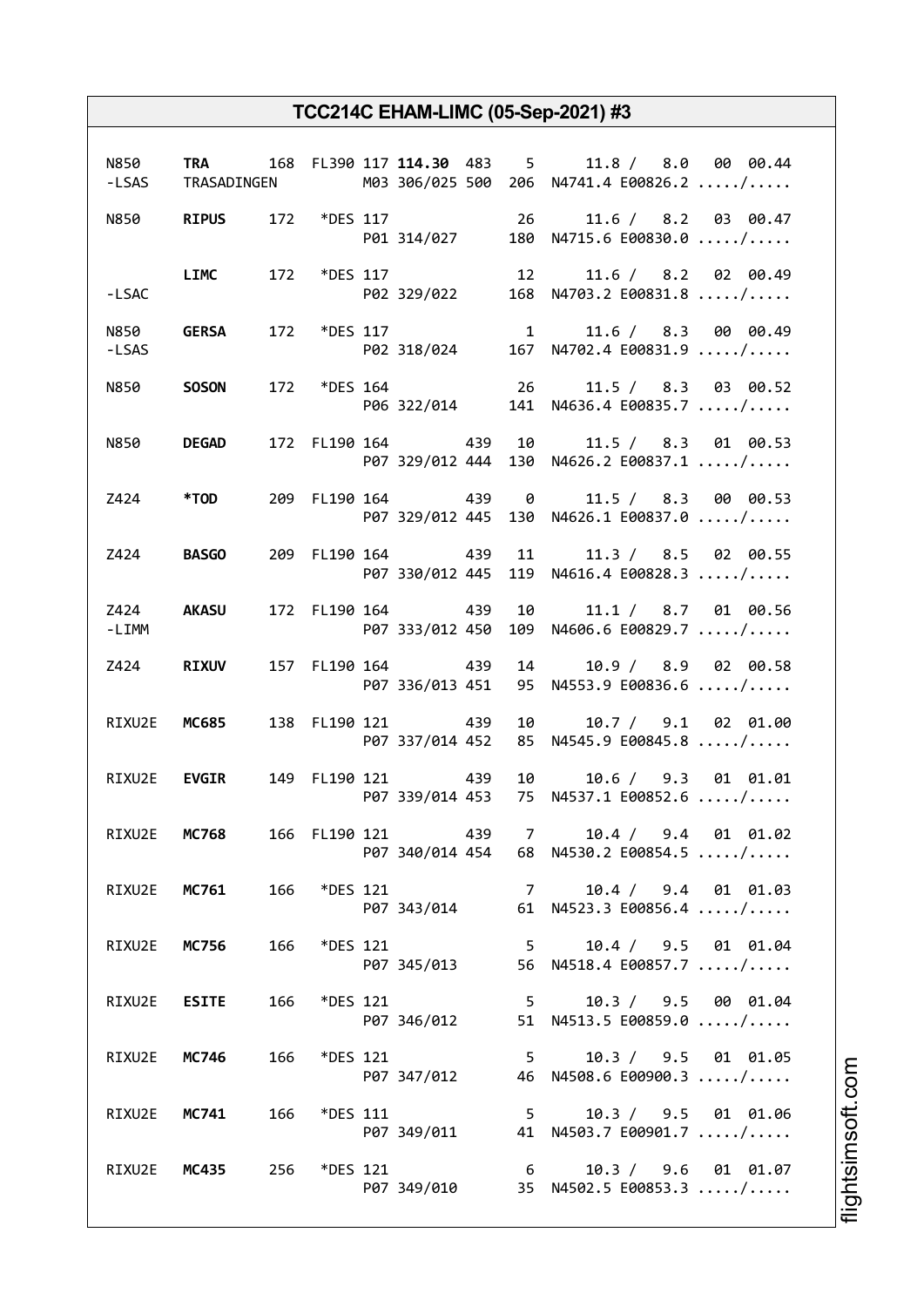|        |                                    |     |              | TCC214C EHAM-LIMC (05-Sep-2021) #3 |                                                                 |
|--------|------------------------------------|-----|--------------|------------------------------------|-----------------------------------------------------------------|
| RIXU2E | MC430                              |     | 346 *DES 121 | P07 352/008                        | $5 \t 10.2 / 9.6 01 01.08$<br>30 N4507.4 E00852.0 /             |
| RIXU2E | MC425                              | 346 | *DES 121     | P08 002/006                        | $5^{\circ}$<br>10.2 / 9.6 01 01.09<br>25 N4512.4 E00850.7 /     |
| RIXU2E | MC420                              | 346 | *DES 121     | P08 020/003                        | $5 \t 10.2 / 9.7 01 01.10$<br>20 N4517.3 E00849.3 /             |
| RIXU2E | <b>INLER</b>                       | 346 | *DES 121     | P09 063/002                        | 10.1 / 9.7 01 01.11<br>$5^{\circ}$<br>15 $N4522.2 E00848.0  / $ |
| RIXU2E | <b>LIMC/35R</b><br><b>MALPENSA</b> | 347 | 768 121      |                                    | 15 9.8 / 10.0 07 01.18<br>N4537.0 E00844.3  /                   |

--------------------------------------------------------------------------------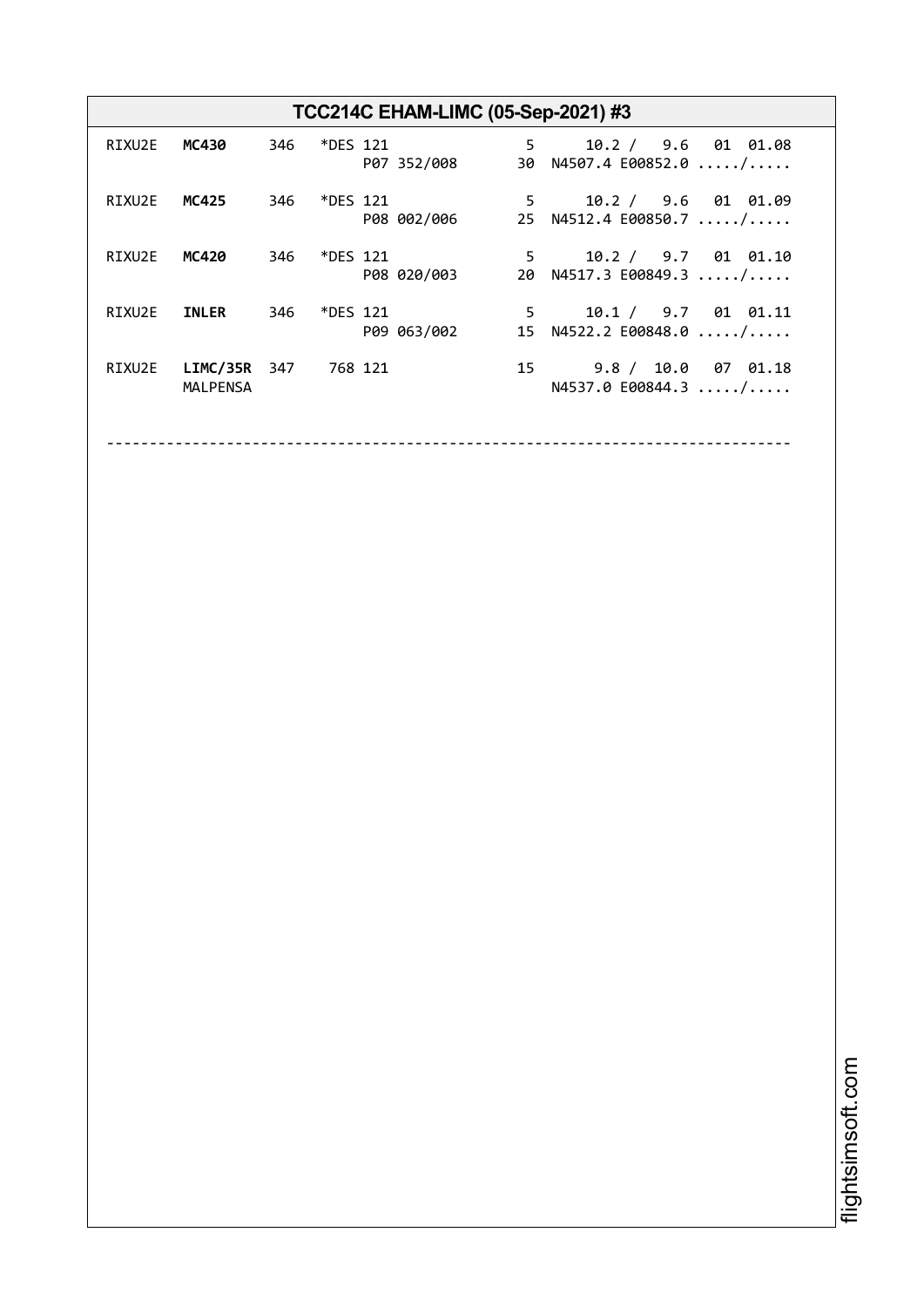| <b>COL</b><br>(CLIMB)<br><b>MISGO</b><br><b>RIDSU</b><br>FL390<br>348/026 -60 FL430 332/025 -59<br>FL430 329/024 -58 FL430<br>345/020 -45 FL410 337/022 -59<br>FL410<br>333/022 -59<br>FL310<br>FL410<br>FL230<br>335/013 -24 FL390<br>343/020 -60<br>FL390<br>337/019 -60<br>FL390<br>331/007 -8 FL370 347/018 -57<br>341/017 -57<br>FL150<br>FL370<br>FL370<br>331/002 +7<br>FL350<br>350/015 -54<br>FL350<br>346/015 -54<br>FL350<br>FL070<br><b>KRH</b><br><b>TRA</b><br><b>NATOR</b><br><b>DEGAD</b><br>FL430<br>FL230<br>321/025 -58 FL430<br>$316/026 - 58$<br>FL430<br>314/026 -58<br>FL410<br>317/023 -59 FL410<br>311/025 -59<br>FL410<br>310/026 -59<br>FL210<br>311/021 -60 FL390<br>305/024 -60<br>307/026 -60<br>FL390<br>FL390<br>FL190 | 324/025 -58<br>322/022 -59<br>320/019 -60<br>323/017 -58<br>329/014 -54 |
|--------------------------------------------------------------------------------------------------------------------------------------------------------------------------------------------------------------------------------------------------------------------------------------------------------------------------------------------------------------------------------------------------------------------------------------------------------------------------------------------------------------------------------------------------------------------------------------------------------------------------------------------------------------------------------------------------------------------------------------------------------|-------------------------------------------------------------------------|
|                                                                                                                                                                                                                                                                                                                                                                                                                                                                                                                                                                                                                                                                                                                                                        |                                                                         |
|                                                                                                                                                                                                                                                                                                                                                                                                                                                                                                                                                                                                                                                                                                                                                        |                                                                         |
|                                                                                                                                                                                                                                                                                                                                                                                                                                                                                                                                                                                                                                                                                                                                                        |                                                                         |
|                                                                                                                                                                                                                                                                                                                                                                                                                                                                                                                                                                                                                                                                                                                                                        |                                                                         |
|                                                                                                                                                                                                                                                                                                                                                                                                                                                                                                                                                                                                                                                                                                                                                        |                                                                         |
|                                                                                                                                                                                                                                                                                                                                                                                                                                                                                                                                                                                                                                                                                                                                                        |                                                                         |
|                                                                                                                                                                                                                                                                                                                                                                                                                                                                                                                                                                                                                                                                                                                                                        | 325/015 - 24                                                            |
|                                                                                                                                                                                                                                                                                                                                                                                                                                                                                                                                                                                                                                                                                                                                                        | 327/014 -20                                                             |
|                                                                                                                                                                                                                                                                                                                                                                                                                                                                                                                                                                                                                                                                                                                                                        | 329/013 -16                                                             |
| 310/019 -57 FL370 305/024 -57<br>308/026 -57<br>FL370<br>FL370<br>FL170                                                                                                                                                                                                                                                                                                                                                                                                                                                                                                                                                                                                                                                                                | 330/011 -12                                                             |
| FL350<br>311/016 -54 FL350 307/023 -54 FL350<br>312/026 -54 FL150                                                                                                                                                                                                                                                                                                                                                                                                                                                                                                                                                                                                                                                                                      | $329/010 - 8$                                                           |
| (DESCENT)                                                                                                                                                                                                                                                                                                                                                                                                                                                                                                                                                                                                                                                                                                                                              |                                                                         |
| FL390<br>314/030 -59                                                                                                                                                                                                                                                                                                                                                                                                                                                                                                                                                                                                                                                                                                                                   |                                                                         |
| 325/026 -44<br>FL310                                                                                                                                                                                                                                                                                                                                                                                                                                                                                                                                                                                                                                                                                                                                   |                                                                         |
| 333/017 -24<br>FL230                                                                                                                                                                                                                                                                                                                                                                                                                                                                                                                                                                                                                                                                                                                                   |                                                                         |
| $344/012 - 8$<br><b>FL150</b>                                                                                                                                                                                                                                                                                                                                                                                                                                                                                                                                                                                                                                                                                                                          |                                                                         |
| 014/003 +9<br><b>FL070</b>                                                                                                                                                                                                                                                                                                                                                                                                                                                                                                                                                                                                                                                                                                                             |                                                                         |
|                                                                                                                                                                                                                                                                                                                                                                                                                                                                                                                                                                                                                                                                                                                                                        |                                                                         |
|                                                                                                                                                                                                                                                                                                                                                                                                                                                                                                                                                                                                                                                                                                                                                        |                                                                         |
|                                                                                                                                                                                                                                                                                                                                                                                                                                                                                                                                                                                                                                                                                                                                                        |                                                                         |
|                                                                                                                                                                                                                                                                                                                                                                                                                                                                                                                                                                                                                                                                                                                                                        |                                                                         |
|                                                                                                                                                                                                                                                                                                                                                                                                                                                                                                                                                                                                                                                                                                                                                        |                                                                         |
|                                                                                                                                                                                                                                                                                                                                                                                                                                                                                                                                                                                                                                                                                                                                                        |                                                                         |
|                                                                                                                                                                                                                                                                                                                                                                                                                                                                                                                                                                                                                                                                                                                                                        |                                                                         |
|                                                                                                                                                                                                                                                                                                                                                                                                                                                                                                                                                                                                                                                                                                                                                        |                                                                         |
|                                                                                                                                                                                                                                                                                                                                                                                                                                                                                                                                                                                                                                                                                                                                                        |                                                                         |
|                                                                                                                                                                                                                                                                                                                                                                                                                                                                                                                                                                                                                                                                                                                                                        |                                                                         |
|                                                                                                                                                                                                                                                                                                                                                                                                                                                                                                                                                                                                                                                                                                                                                        |                                                                         |
|                                                                                                                                                                                                                                                                                                                                                                                                                                                                                                                                                                                                                                                                                                                                                        |                                                                         |
|                                                                                                                                                                                                                                                                                                                                                                                                                                                                                                                                                                                                                                                                                                                                                        |                                                                         |
|                                                                                                                                                                                                                                                                                                                                                                                                                                                                                                                                                                                                                                                                                                                                                        |                                                                         |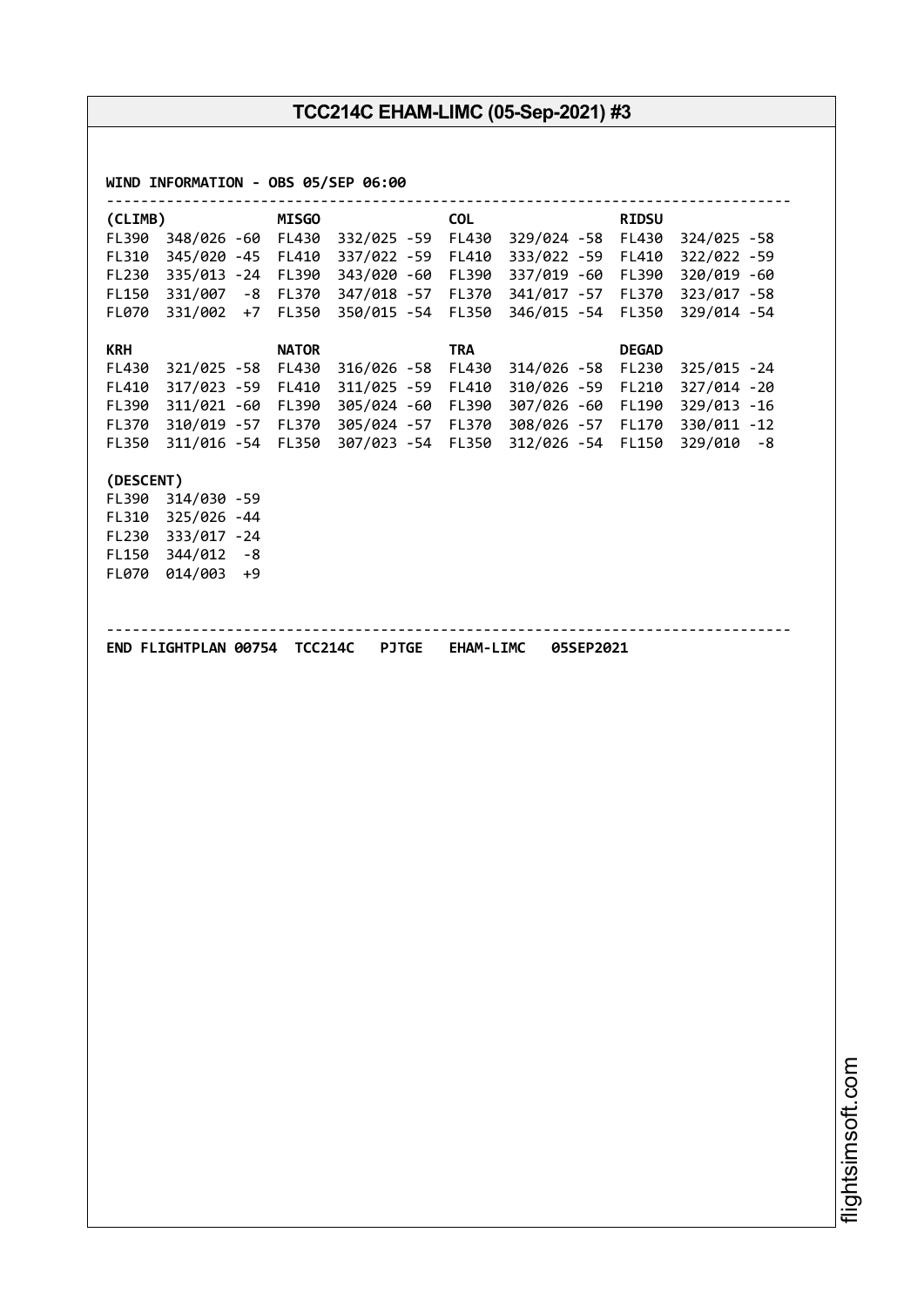**[ATC FLIGHTPLAN]**

(FPL-TCC214C-IS -B77L/H-SDE1FGHIJ1J5M1RWXY/LB2 -EHAM1825 -N0483F390 DCT EDUPO Z739 MISGO DCT COL DCT RIDSU L607 ABUKA UN850 NATOR N850 DEGAD/N0439F190 Z424 RIXUV -LIMC0118 LIMF -PBN/A1B1C1D1L1O1S2 NAV/RNVD1E2A1 DOF/210905 REG/PJTGE EET/EDVV0010 EDUU0021 LSAC0044 LSAS0053 SEL/EGAP CODE/484DC7 RVR/75 OPR/TRADEWIND CARIBBEAN ORGN/TNCCTCAP PER/C RMK/TCAS -E/0253)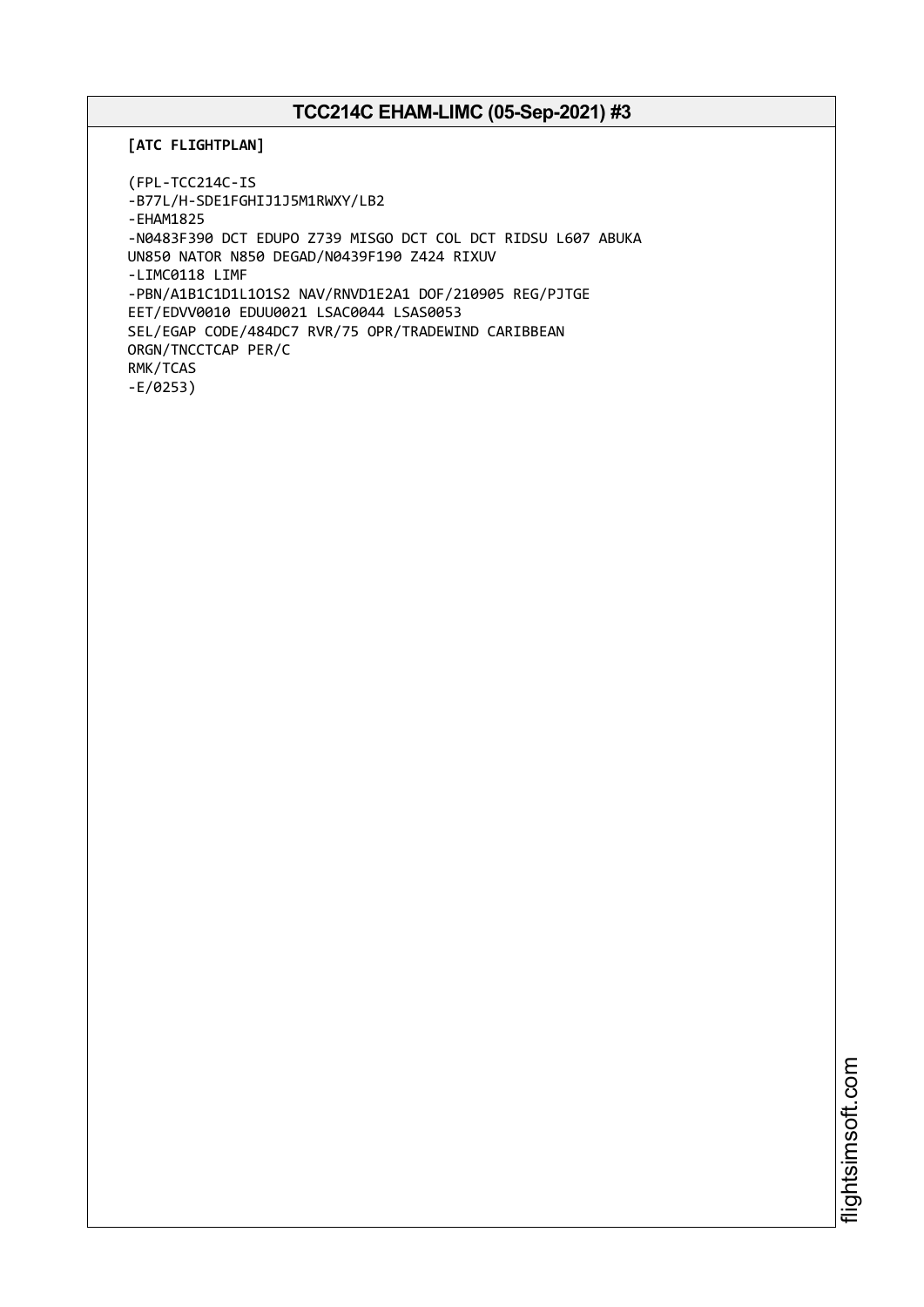┌──────────────────────────────────────────────────────────────────────────────┐

**[PLANNING WEATHER]**

┌──────────────────────────────────────────────────────────────────────────────┐ │**ORIGIN: EHAM/AMS (SCHIPHOL, NETHERLANDS) UTC +02:00**│

EHAM 051255Z 07007KT 010V100 CAVOK 21/13 Q1021 NOSIG EHAM 051111Z 0512/0618 07007KT CAVOK BECMG 0602/0605 VRB02KT 6000 MIFG BECMG 0606/0608 CAVOK

┌──────────────────────────────────────────────────────────────────────────────┐ │**DESTINATION: LIMC/MXP (MALPENSA, ITALY) UTC +02:00**│

LIMC 051250Z 25008KT 210V290 CAVOK 27/13 Q1019 NOSIG LIMC 051100Z 0512/0618 VRB05KT CAVOK BECMG 0520/0522 02008KT BECMG 0606/0608 VRB05KT

┌──────────────────────────────────────────────────────────────────────────────┐ │**ALTERNATE: LIMF/TRN (CASELLE, ITALY) UTC +02:00**│

LIMF 051250Z VRB04KT CAVOK 27/14 Q1018 LIMF 051100Z 0512/0612 VRB05KT CAVOK

│**ADEQUATE: EDDS/STR (STUTTGART, GERMANY) UTC +02:00**│

EDDS 051250Z VRB02KT CAVOK 24/11 Q1020 NOSIG EDDS 051100Z 0512/0612 VRB02KT CAVOK

> i⊒<br>⊫ htsim soft.c om

└──────────────────────────────────────────────────────────────────────────────┘

└──────────────────────────────────────────────────────────────────────────────┘

└──────────────────────────────────────────────────────────────────────────────┘

└──────────────────────────────────────────────────────────────────────────────┘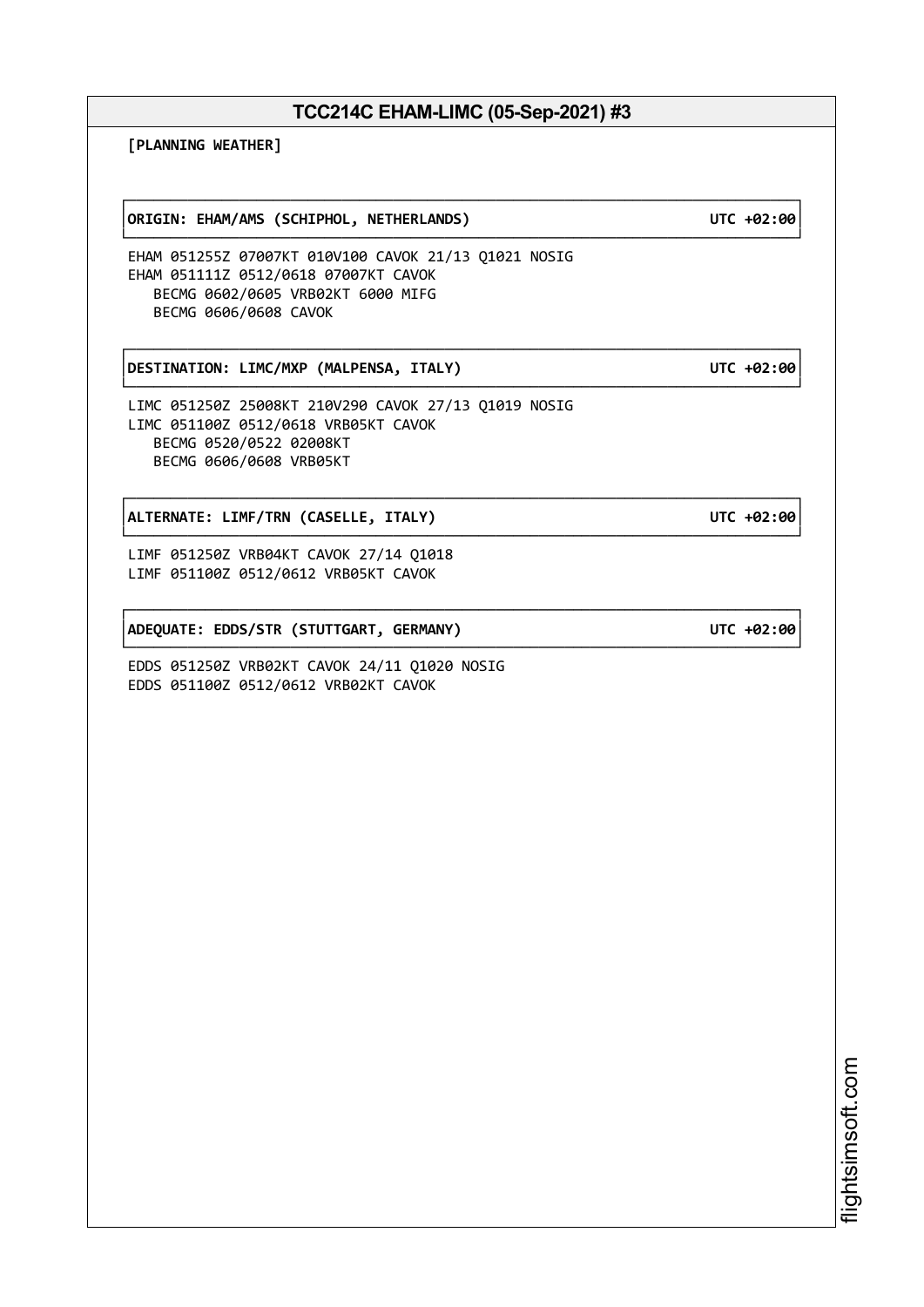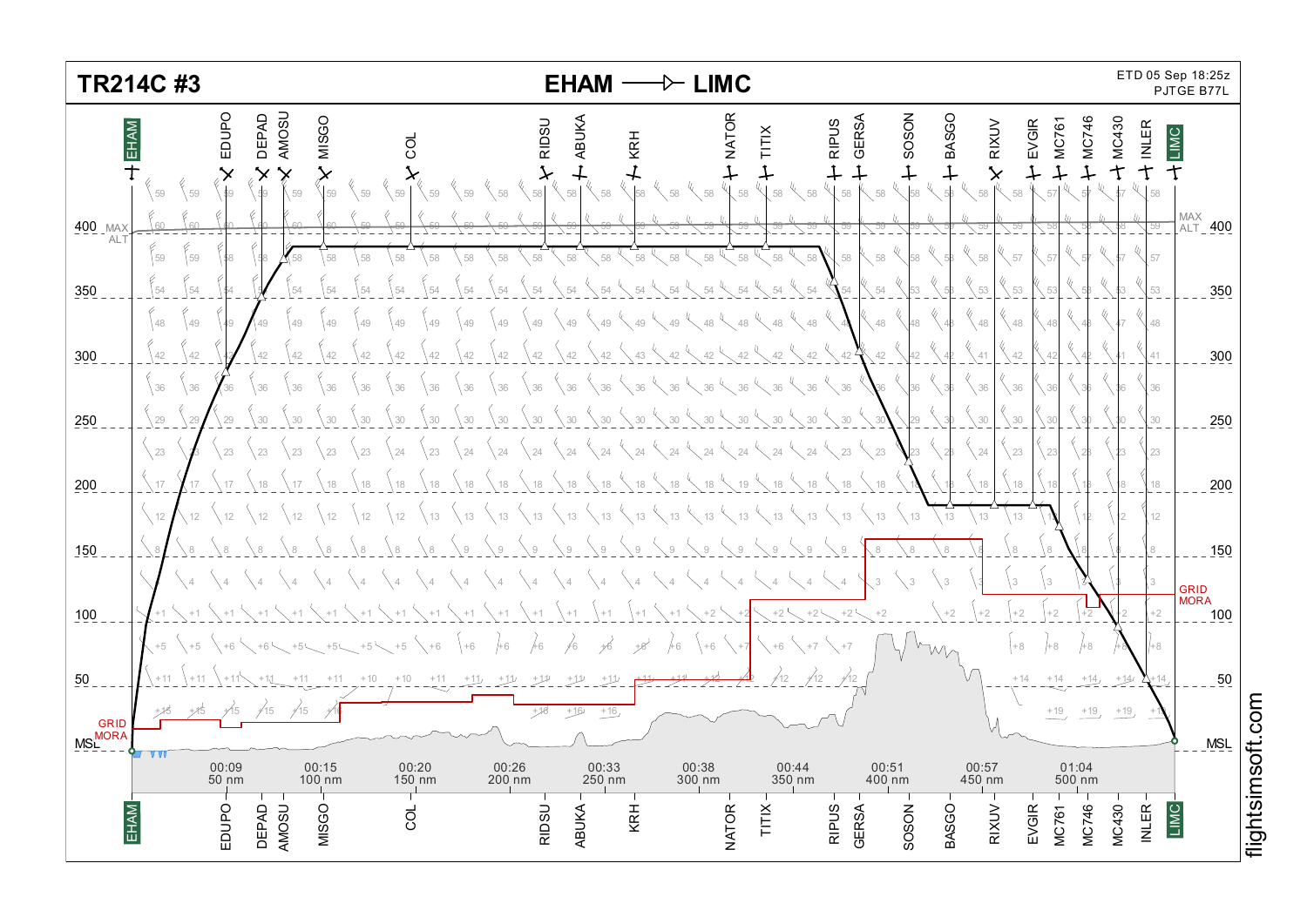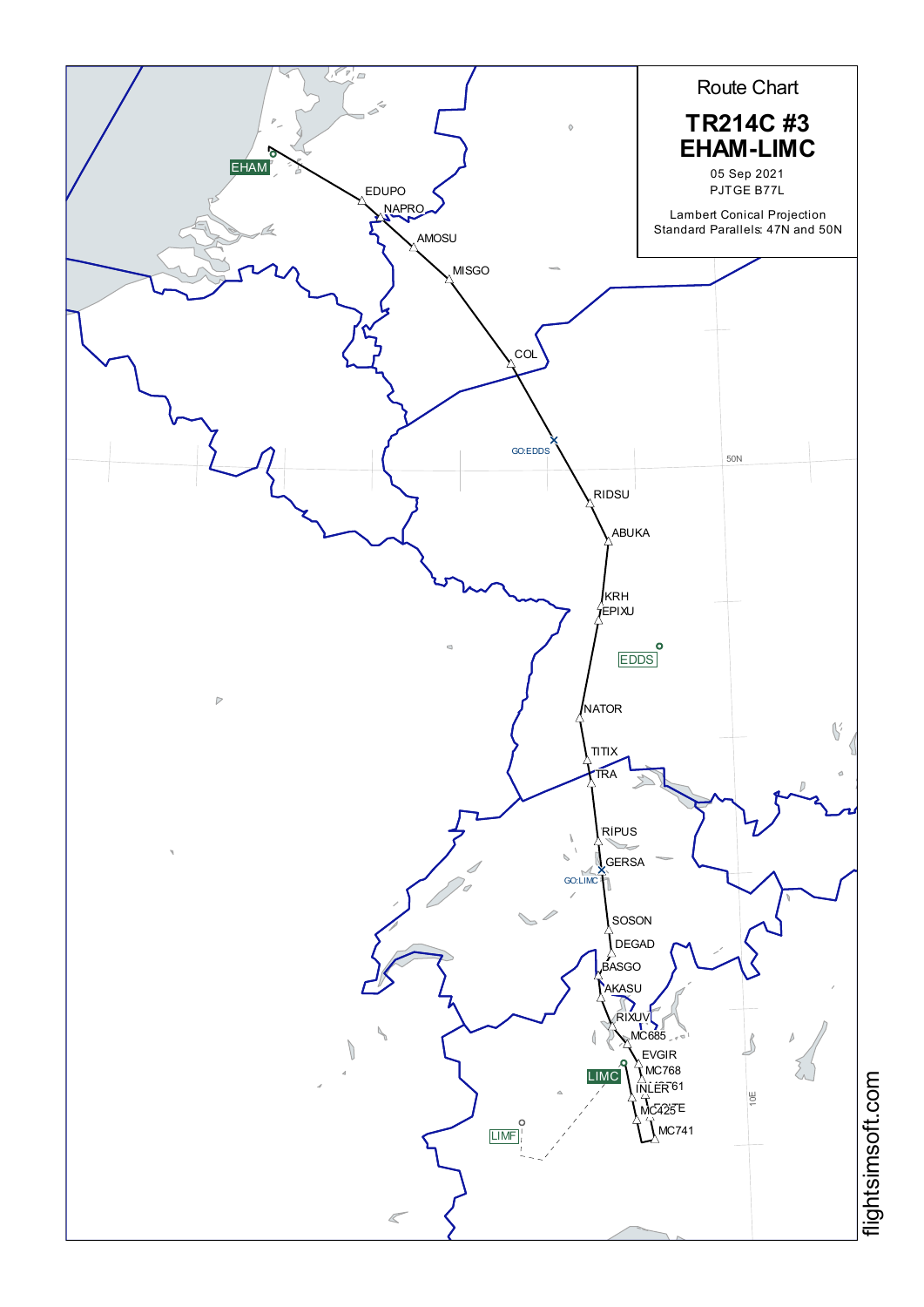$\frac{62}{52}$  61 61 61 61 62 62 62 62 Wind Chart  $^{61}$   $\bigwedge^{61}$   $^{61}$   $^{61}$   $^{60}$   $^{61}$   $^{61}$   $^{62}$   $^{63}$   $^{63}$   $^{61}$   $^{61}$   $^{61}$   $^{61}$   $^{61}$   $^{61}$   $^{61}$   $^{61}$   $^{61}$   $^{61}$ 62 62 62 **FL390** <sup>61</sup> <sup>61</sup> <sup>62</sup> <sup>61</sup> <sup>61</sup> <sup>60</sup> <sup>60</sup> <sup>60</sup> <sup>61</sup> <sup>61</sup> <sup>61</sup> <sup>61</sup> <sup>61</sup> <sup>61</sup> <sup>61</sup> <sup>61</sup> <sup>62</sup> <sup>62</sup> <sup>62</sup> **TR214C #3** EHAM<sup>®</sup>  $^{61}$   $^{61}$   $^{61}$   $^{61}$   $^{60}$   $^{61}$   $^{60}$   $^{60}$   $^{60}$   $^{60}$   $^{60}$   $^{60}$   $^{61}$   $^{61}$   $^{61}$   $^{61}$   $^{61}$   $\blacktriangleright$ <sup>62</sup> <sup>62</sup> <sup>62</sup> **EHAM-LIMC** EDUPO **NAPRO**  $\frac{61}{60}$   $\begin{bmatrix} 60\\ 60 \end{bmatrix}$   $\begin{bmatrix} 60\\ 60 \end{bmatrix}$   $\begin{bmatrix} 60\\ 60 \end{bmatrix}$   $\begin{bmatrix} 60\\ 60 \end{bmatrix}$   $\begin{bmatrix} 60\\ 60 \end{bmatrix}$   $\begin{bmatrix} 60\\ 61 \end{bmatrix}$   $\begin{bmatrix} 61\\ 61 \end{bmatrix}$   $\begin{bmatrix} 61\\ 61 \end{bmatrix}$   $\begin{bmatrix} 60\\ 61 \end{bmatrix}$   $\begin{bmatrix} 105$ Observed 05 Sep 2021 06:00 UTC Valid 05 Sep 2021 19:00 UTC AMOSU 60 60 60 60 60 60 60 60 60 60 60 60 61 61 61 61 **Provi** Provided by PFPX  $\mathbf{M}^{\text{MISGO}}$ Wind speed in knots.  $\frac{60}{10}$   $\frac{60}{10}$   $\frac{60}{100}$   $\frac{60}{100}$   $\frac{60}{100}$   $\frac{60}{100}$   $\frac{60}{100}$   $\frac{60}{100}$   $\frac{60}{100}$   $\frac{60}{100}$   $\frac{60}{100}$   $\frac{60}{100}$   $\frac{60}{100}$   $\frac{60}{100}$   $\frac{60}{100}$   $\frac{60}{100}$   $\frac{60}{100}$   $\$ which speed in Nicia.<br>Temperatures in degrees Celsius and negative unless prefixed by '+'  $\frac{69}{10}$  59  $\frac{59}{59}$   $\frac{69}{59}$   $\frac{69}{59}$   $\frac{60}{59}$   $\frac{60}{59}$   $\frac{60}{59}$   $\frac{60}{59}$   $\frac{60}{59}$   $\frac{60}{59}$ ر<br>Lambert Conical Projection Standard Parallels: 47N and 50N  $\frac{55}{59}$  59 59 59 59 59 59 59 59  $\frac{2}{59}$  59  $\frac{2}{59}$  59  $\frac{2}{59}$   $\frac{2}{59}$   $\frac{2}{59}$   $\frac{2}{59}$   $\frac{2}{59}$   $\frac{2}{59}$   $\frac{2}{59}$   $\frac{2}{59}$   $\frac{2}{59}$   $\frac{2}{59}$   $\frac{2}{59}$   $\frac{2}{59}$   $\frac{2}{59}$   $\frac{2}{59}$   $\frac$  $_{\rm COL}$  $^{\prime}$  $\leftarrow$  61  $\leftarrow$  61 <sup>61</sup> <sup>61</sup> <sup>61</sup> <sup>58</sup> <sup>58</sup> <sup>58</sup> <sup>58</sup> <sup>59</sup> <sup>59</sup> <sup>59</sup> <sup>60</sup> <sup>60</sup> <sup>58</sup> <sup>58</sup> <sup>59</sup> <sup>59</sup>  $4\frac{1}{60}$   $4\frac{1}{61}$ <sup>61</sup> <sup>61</sup> <sup>57</sup> <sup>57</sup> <sup>58</sup> <sup>58</sup> <sup>58</sup> <sup>59</sup> <sup>59</sup> <sup>60</sup> <sup>60</sup> <sup>61</sup> <sup>58</sup> <sup>57</sup> <sup>59</sup> <sup>58</sup>  $60 \times 60$  $\frac{1}{68}$  58 58 57 57 57  $\frac{1}{67}$   $\frac{1}{67}$   $\frac{1}{67}$   $\frac{1}{67}$   $\frac{1}{67}$   $\frac{1}{67}$   $\frac{1}{67}$   $\frac{1}{67}$   $\frac{1}{67}$   $\frac{1}{67}$   $\frac{1}{67}$   $\frac{1}{67}$   $\frac{1}{67}$   $\frac{1}{67}$   $\frac{1}{67}$   $\frac{1}{67}$   $\frac{1}{67}$   $\frac{1}{67$  $80N$ 60  $\frac{1}{60}$  60  $\frac{1}{60}$  58 58 57  $\frac{1}{37}$   $\frac{1}{37}$   $\frac{1}{37}$   $\frac{1}{37}$   $\frac{1}{37}$   $\frac{1}{38}$   $\frac{1}{38}$   $\frac{1}{39}$   $\frac{1}{39}$   $\frac{1}{39}$   $\frac{1}{39}$   $\frac{1}{39}$   $\frac{1}{39}$   $\frac{1}{39}$   $\frac{1}{39}$   $\frac{1}{39}$   $\frac{1}{39}$   $\frac{1}{39}$   $\frac$  $\zeta$ RIDSU  $^{|\psi\rangle}$  $60 \times 60$  $^{58}$   $\{57\}$   $\{57\}$   $\{57\}$   $\{56\}$   $\{57\}$   $\{57\}$   $\{57\}$   $\{58\}$   $\{59\}$   $\{59\}$   $\{60\}$   $\{ABUKA, 60\}$   $\{60\}$  $\sqrt[6]{\frac{60}{100}}$  $^{58}$   $\{58$   $\{57$   $\}$   $57$   $\{57$   $\}$   $56$   $\{56$   $\{57\}$   $\{57\}$   $\{57\}$   $\{58\}$   $\{58\}$   $\{59\}$   $\{59\}$   $\{60\}$   $\{60\}$   $\{60\}$   $\{60\}$  $\chi$  60 59  $\left\{58\right\}$   $\left\{57\right\}$   $\left\{57\right\}$   $\left\{57\right\}$   $\left\{56\right\}$   $\left\{57\right\}$   $\left\{57\right\}$   $\left\{57\right\}$   $\left\{58\right\}$   $\left\{58\right\}$   $\left\{58\right\}$   $\left\{58\right\}$   $\left\{58\right\}$   $\left\{60\right\}$   $\left\{50\right\}$   $\left\{60\right\}$   $\left\{60\right\$  $\,$ krh $_{\rm h}$   $^{\prime\prime}$ EPIXU 60 4 60 59  $\%$ 59  $\%$ 58  $\%$  57  $\%$  57  $\%$  57  $\%$  57  $\%$  57  $\%$  58  $\%$  58  $\%$  59  $\%$  59  $\%$  60  $\%$  60  $\%$  60  $\%$  60  $\%$  60  $\%$  60  $\%$  60  $\%$  60  $\%$  60  $\%$  60  $\%$  60  $\%$  60  $\%$  60  $\%$  60  $\%$  60  $\%$  60  $\%$  $60 \frac{4}{60}$  60  $\frac{4}{60}$ 60  $\,$  59  $\,$   $\,$  59  $\,$   $\,$  59  $\,$   $\,$   $\,$  58  $\,$   $\,$   $\,$  58  $\,$   $\,$  58  $\,$  58  $\,$   $\,$  59  $\,$  59  $\,$  59  $\,$  50  $\,$  50  $\,$  50  $\,$  50  $\,$  50  $\,$  50  $\,$  50  $\,$  50  $\,$  50  $\,$  50  $\,$  50  $\,$  50  $\$  $60 \frac{1}{60}$  60  $\frac{1}{60}$  60 61  $\chi$  60  $\chi$  60  $\chi$  59  $\chi$  59  $\chi$  58  $\chi$  58  $\chi$  58  $\chi$  58  $\chi$  58  $\chi$  59  $\chi$  59  $\chi$  59  $\chi$  60  $\chi$  60  $\chi$  60  $\chi$  60  $\chi$  60  $\chi$  60  $\chi$  60  $\chi$  60  $\chi$  60  $\chi$  60  $\chi$  60  $\chi$  60  $\chi$  60  $\chi$  60  $\chi$  60  $\$ **NATOR** <sup>60</sup> 60 W 60 61  $\ll$  61  $\ll$  60  $\ll$  60  $\ll$  60  $\ll$  60  $\ll$  69  $\ll$  60  $\ll$  60  $\ll$  60  $\ll$  60  $\ll$  60  $\ll$  60  $\ll$  60  $\ll$  60  $\ll$  60  $\ll$  60  $\ll$  60  $\ll$  60  $\ll$  60  $\ll$  60  $\ll$  60  $\ll$  60  $\ll$  60  $\ll$  60  $\ll$  60  $\ll$  60  $\ll$  60  $\$  $\frac{60}{\pi}$ X 60 61  $\ll$  61  $\ll$  61  $\ll$  61  $\ll$  60  $\ll$  60  $\ll$  60  $\ll$  60  $\ll$  60  $\ll$  60  $\ll$  60  $\ll$  60  $\ll$  60  $\ll$  60  $\ll$  60  $\ll$  60  $\ll$  60  $\ll$  60  $\ll$  60  $\ll$  60  $\ll$  60  $\ll$  60  $\ll$  60  $\ll$  60  $\ll$  60  $\ll$  60  $\ll$  60  $\ll$  60  $\$ TRA 62  $\chi$  61  $\chi$  61  $\chi$  61  $\chi$  61  $\chi$  60  $\chi$  60  $\chi$  60  $\chi$  60  $\chi$  60  $\chi$  60  $\chi$  60  $\chi$  60  $\chi$  60  $\chi$  60  $\chi$  60  $\chi$  60  $\chi$  60  $\chi$  60  $\chi$  60  $\chi$  60  $\chi$  60  $\chi$  60  $\chi$  60  $\chi$  60  $\chi$  60  $\chi$  60  $\chi$  60  $\$  $60 - 60$ RIPUS<br>} 60 62  $\ll$  62  $\ll$  61  $\ll$  61  $\ll$  61  $\ll$  61  $\ll$  61  $\ll$  61  $\ll$  61  $\ll$  61  $\ll$  60  $\ll$  60  $\ll$  60  $\ll$  60  $\ll$  60  $\ll$  60  $\ll$  60  $\ll$  60  $\ll$  60  $\ll$  60 **GERSA** 62  $\ll$  62  $\ll$  62  $\ll$  62  $\ll$  61  $\ll$  61  $\ll$  61  $\ll$  61  $\ll$  61  $\ll$  61  $\ll$  61  $\ll$  60  $\ll$  60  $\ll$  60  $\ll$  60  $\ll$  60  $\ll$  60  $\ll$  60  $\ll$  60  $\ll$  60  $\ll$  60  $\ll$  60  $\ll$  60  $\ll$  60  $\ll$  60  $\ll$  60  $\ll$  60  $\ll$  60  $\$  $59 \times 59 \times$ tı. **IL**<br>SOSON  $52$   $\%$   $52$   $\%$   $52$   $\%$   $53$   $\%$   $51$   $\%$   $51$   $\%$   $51$   $\%$   $51$   $\%$   $51$   $\%$   $51$   $\%$   $51$   $\%$   $52$   $\%$   $53$   $\%$   $55$   $\%$   $55$   $\%$   $52$   $\%$   $53$   $\%$   $55$  $59 - 59$ 62  $\sqrt{62}$   $\sqrt{62}$   $\sqrt{62}$   $\sqrt{61}$   $\sqrt{61}$   $\sqrt{61}$   $\sqrt{61}$   $\sqrt{61}$   $\sqrt{61}$   $\sqrt{61}$   $\sqrt{61}$   $\sqrt{61}$   $\sqrt{61}$   $\sqrt{61}$   $\sqrt{61}$   $\sqrt{61}$   $\sqrt{61}$   $\sqrt{61}$   $\sqrt{61}$   $\sqrt{61}$   $\sqrt{61}$   $\sqrt{61}$   $\sqrt{61}$   $\sqrt{61}$   $\$ DEGAD  $59 \times 59$ **ASGO** ric∼<br>AKASÛ  $52$   $\%$  62  $\%$  62  $\%$  62  $\%$  61  $\%$  61  $\%$  61  $\%$  61  $\%$  61  $\%$  61  $\%$  61  $\%$  61  $\%$  60  $\%$  60  $\%$  60  $\%$  60  $\%$  60  $\%$  60  $\%$  60  $\%$  60  $\%$  60  $\%$  60  $\%$  60  $\%$  60  $\%$  60  $\%$  60  $\%$  60  $\%$  60 59 59  $^{12}$   $^{13}$  62  $^{14}$  62  $^{14}$  62  $^{14}$  61  $^{14}$  61  $^{14}$  61  $^{14}$  61  $^{14}$  61  $^{14}$  61  $^{14}$  61  $^{14}$  61  $^{14}$  61  $^{14}$  61  $^{14}$  61  $^{14}$  61  $^{14}$  61  $^{14}$  61  $^{14}$  61  $^{14}$  61  $^{14}$  61  $^{14}$  62  $^{14$ **RIXUVIY**  $59$  $MC685$ 58 58  $\frac{1}{2}$   $\frac{1}{2}$   $\frac{1}{2}$   $\frac{1}{2}$   $\frac{1}{2}$   $\frac{1}{2}$   $\frac{1}{2}$   $\frac{1}{2}$   $\frac{1}{2}$   $\frac{1}{2}$   $\frac{1}{2}$   $\frac{1}{2}$   $\frac{1}{2}$   $\frac{1}{2}$   $\frac{1}{2}$   $\frac{1}{2}$   $\frac{1}{2}$   $\frac{1}{2}$   $\frac{1}{2}$   $\frac{1}{2}$   $\frac{1}{2}$   $\frac{1}{2}$   $\stackrel{U}{\mathbb{E}}$ VGIR $\stackrel{U}{\rightarrow}$  $X$ MC768  $\mathsf{LIMC}$  $\frac{1}{2}$  59  $\frac{1}{2}$  61  $\frac{1}{2}$  61  $\frac{1}{2}$  61  $\frac{1}{2}$  61  $\frac{1}{2}$  61  $\frac{1}{2}$  61  $\frac{1}{2}$  61  $\frac{1}{2}$  61  $\frac{1}{2}$  61  $\frac{1}{2}$  61  $\frac{1}{2}$  61  $\frac{1}{2}$  61  $\frac{1}{2}$  61  $\frac{1}{2}$  61  $\frac{1}{2}$  62  $\frac{1}{2}$  62 58 58 INLER<sup>61</sup> 10E  $MC425E$ 58 K 58  $\frac{1}{5}$  59  $\frac{1}{5}$  61  $\frac{1}{5}$  61  $\frac{1}{5}$  61  $\frac{1}{5}$  61  $\frac{1}{5}$  61  $\frac{1}{5}$  61  $\frac{1}{5}$  61  $\frac{1}{5}$  61  $\frac{1}{5}$  61  $\frac{1}{5}$  61  $\frac{1}{5}$  61  $\frac{1}{5}$  61  $\frac{1}{5}$  61  $\frac{1}{5}$  61  $\frac{1}{5}$  61  $\frac{1}{5}$  61  $\int$ MC741 W<sub>60</sub> W 58 4 58  $^{61}$   $^{61}$   $^{61}$   $^{61}$   $^{61}$   $^{61}$   $^{61}$   $^{61}$   $^{61}$   $^{61}$   $^{61}$   $^{61}$   $^{61}$   $^{61}$   $^{61}$   $^{61}$   $^{61}$   $^{61}$   $^{61}$   $^{61}$   $^{61}$   $^{61}$   $^{61}$   $^{61}$   $^{61}$   $^{61}$   $^{61}$   $^{61}$   $^{61}$   $^{61}$   $^{61}$   $^{61$ 58 4 58  $^{61}$   $^{61}$   $^{61}$   $^{61}$   $^{61}$   $^{61}$   $^{61}$   $^{61}$   $^{61}$   $^{61}$   $^{61}$   $^{61}$   $^{61}$   $^{61}$   $^{61}$   $^{61}$   $^{61}$   $^{61}$   $^{61}$   $^{61}$   $^{61}$   $^{61}$   $^{61}$   $^{61}$   $^{61}$   $^{61}$   $^{61}$   $^{61}$   $^{61}$   $^{61}$   $^{61}$   $^{61$ <sup>58</sup> <sup>58</sup> <sup>58</sup> <sup>61</sup> <sup>61</sup> <sup>61</sup> <sup>61</sup> <sup>61</sup> <sup>61</sup> <sup>61</sup> <sup>60</sup> <sup>60</sup> <sup>60</sup> <sup>59</sup> <sup>59</sup> <sup>61</sup> <sup>61</sup> <sup>61</sup>  $44.58$   $4.58$   $4.58$ 处

i≣ htsim soft.c o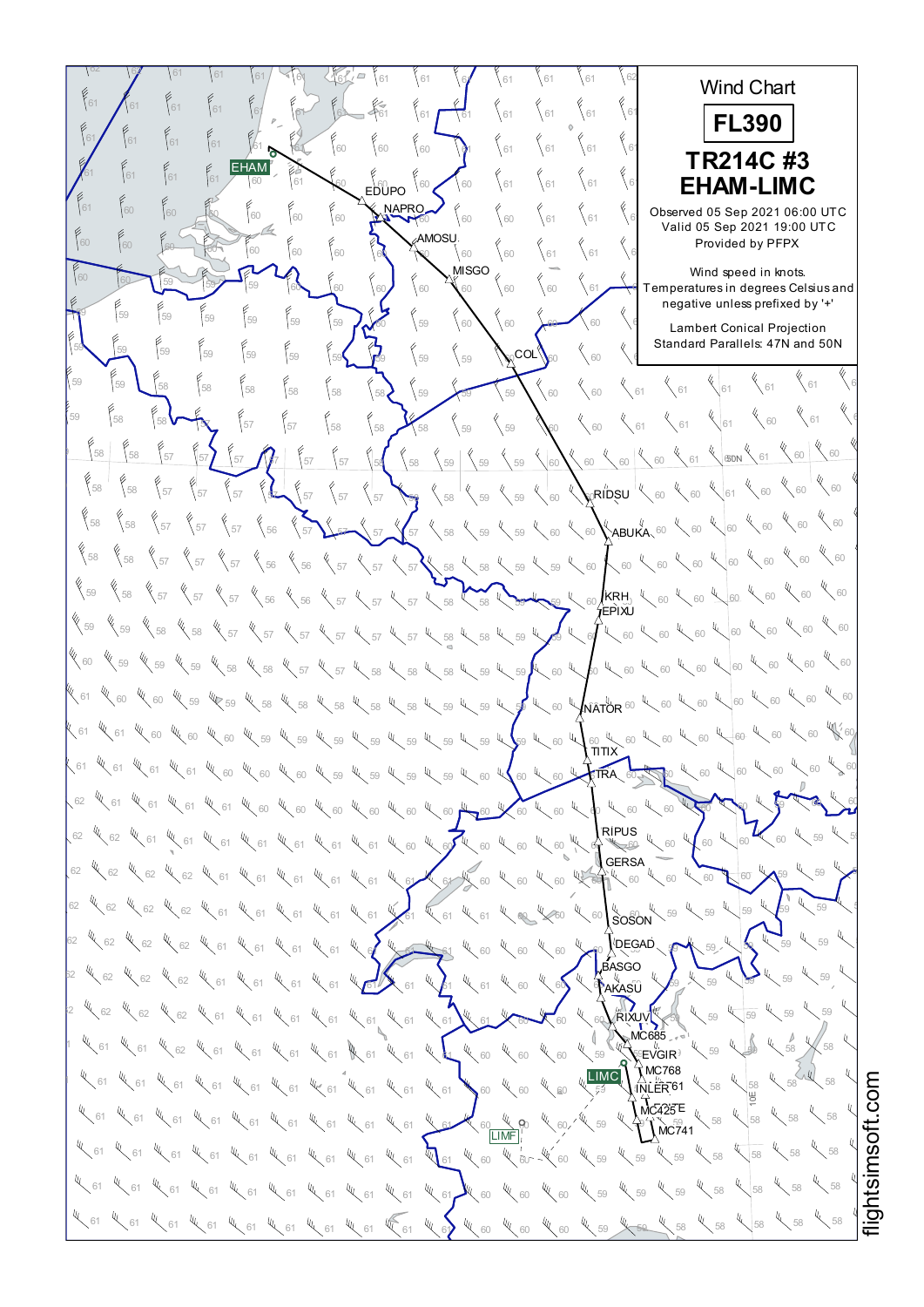$54$   $\begin{bmatrix} 54 & 54 & 54 \end{bmatrix}$   $\begin{bmatrix} 54 & 54 \end{bmatrix}$   $\begin{bmatrix} 54 & 54 \end{bmatrix}$   $\begin{bmatrix} 54 & 54 \end{bmatrix}$   $\begin{bmatrix} 54 & 5 \end{bmatrix}$   $\begin{bmatrix} 55 & 55 \end{bmatrix}$   $\begin{bmatrix} 55 & 5 \end{bmatrix}$ 55 56 55 Wind Chart 54  $\bigwedge$  54  $\bigcup$  54  $\bigcup$  54  $\bigcup$  54  $\bigcup$  54  $\bigcup$  54  $\bigcup$  55  $\bigcup$  55  $\bigcup$  55 55 55 55 **FL350** <sup>55</sup> <sup>55</sup> <sup>55</sup> <sup>54</sup> <sup>54</sup> <sup>54</sup> <sup>54</sup> <sup>54</sup> <sup>54</sup> <sup>54</sup> <sup>55</sup> <sup>55</sup> <sup>54</sup> <sup>54</sup> <sup>54</sup> <sup>54</sup> <sup>55</sup> <sup>55</sup> <sup>55</sup> **TR214C #3** EHAM  $54$  54  $\begin{bmatrix} 54 \end{bmatrix}$   $54$   $\begin{bmatrix} 54 \end{bmatrix}$   $54$   $\begin{bmatrix} 54 \end{bmatrix}$   $54$   $\begin{bmatrix} 54 \end{bmatrix}$   $54$   $\begin{bmatrix} 54 \end{bmatrix}$   $55$   $\begin{bmatrix} 54 \end{bmatrix}$   $56$   $\begin{bmatrix} 54 \end{bmatrix}$   $56$   $\begin{bmatrix} 54 \end{bmatrix}$   $56$ <sup>55</sup> <sup>55</sup> <sup>55</sup> **EHAM-LIMC** EDUPO NAPRO  $54$   $\begin{bmatrix} 54 \end{bmatrix}$   $\begin{bmatrix} 54 \end{bmatrix}$   $\begin{bmatrix} 54 \end{bmatrix}$   $\begin{bmatrix} 54 \end{bmatrix}$   $\begin{bmatrix} 54 \end{bmatrix}$   $\begin{bmatrix} 54 \end{bmatrix}$   $\begin{bmatrix} 54 \end{bmatrix}$   $\begin{bmatrix} 54 \end{bmatrix}$   $\begin{bmatrix} 54 \end{bmatrix}$   $\begin{bmatrix} 55 \end{bmatrix}$   $\begin{bmatrix} 55 \end{bmatrix}$   $\begin{bmatrix} 55 \end{bmatrix}$  Observed 05 Sep 2021 06:00 UTC Valid 05 Sep 2021 19:00 UTC AMOSU <sup>55</sup> <sup>55</sup> <sup>55</sup> <sup>54</sup> <sup>54</sup> <sup>54</sup> <sup>54</sup> <sup>54</sup> <sup>54</sup> <sup>54</sup> <sup>55</sup> <sup>55</sup> <sup>53</sup> <sup>54</sup> <sup>53</sup> <sup>54</sup> Provided by PFPX **MISGO** Wind speed in knots.  $\frac{53}{54}$   $\frac{54}{54}$   $\frac{54}{54}$   $\frac{54}{54}$   $\frac{54}{54}$   $\frac{54}{54}$   $\frac{12}{54}$   $\frac{12}{54}$   $\frac{12}{54}$   $\frac{12}{54}$   $\frac{12}{54}$  Temperatures which speed in Nicks.<br>Temperatures in degrees Celsius and negative unless prefixed by '+' <sup>55</sup> <sup>55</sup> <sup>55</sup> <sup>54</sup> <sup>54</sup> <sup>54</sup> <sup>54</sup> <sup>54</sup> <sup>54</sup> <sup>54</sup> <sup>54</sup> <sup>54</sup> <sup>53</sup> <sup>54</sup> <sup>53</sup> <sup>53</sup> ر<br>Lambert Conical Projection Standard Parallels: 47N and 50N <sup>55</sup> <sup>55</sup> <sup>53</sup> <sup>54</sup> <sup>54</sup> <sup>54</sup> <sup>54</sup> <sup>54</sup> <sup>54</sup> <sup>54</sup> <sup>55</sup> <sup>55</sup> <sup>53</sup> <sup>53</sup> <sup>53</sup> <sup>53</sup>  $_{\mathsf{COL}}$  $\left\{ \right._{55} \quad \left\{ \right._{55}$ <sup>55</sup> <sup>55</sup> <sup>55</sup> <sup>53</sup> <sup>54</sup> <sup>54</sup> <sup>54</sup> <sup>54</sup> <sup>54</sup> <sup>54</sup> <sup>54</sup> <sup>54</sup> <sup>53</sup> <sup>53</sup> <sup>53</sup> <sup>53</sup>  $rac{6}{55}$  55 <sup>55</sup> <sup>55</sup> <sup>53</sup> <sup>53</sup> <sup>53</sup> <sup>54</sup> <sup>54</sup> <sup>54</sup> <sup>54</sup> <sup>54</sup> <sup>54</sup> <sup>55</sup> <sup>53</sup> <sup>53</sup> <sup>53</sup> <sup>53</sup>  $_{55}$   $\frac{6}{55}$ 53 53 53 52 53 53 53 53 54 54 54 54 54 54 55 54 55 55 53 50N  $54 \times 55$  $\frac{1}{53}$  53  $\frac{5}{52}$  53  $\frac{6}{53}$  53  $\frac{5}{53}$  53  $\frac{5}{53}$  54  $\frac{1}{54}$   $\frac{1}{54}$   $\frac{1}{54}$   $\frac{1}{54}$   $\frac{1}{54}$   $\frac{1}{54}$   $\frac{1}{54}$   $\frac{1}{55}$   $\frac{1}{55}$  $_4$ RIDSU $^+$  $\chi$  54 53  $\{53 \}$   $\{52 \}$   $\{52 \}$   $\{53 \}$   $\{53 \}$   $\{53 \}$   $\{53 \}$   $\{53 \}$   $\{54 \}$   $\{54 \}$   $\{54 \}$   $\{54 \}$   $\{54 \}$   $\{54 \}$   $\{55 \}$  $\left\langle \right\rangle$  54 53  $\begin{bmatrix} 53 & \times 52 \end{bmatrix}$  52  $\begin{bmatrix} 52 & \times 52 \end{bmatrix}$  53  $\begin{bmatrix} 53 & \times 53 \end{bmatrix}$  53  $\begin{bmatrix} 53 & \times 53 \end{bmatrix}$  54  $\begin{bmatrix} 54 & \times 54 \end{bmatrix}$  54  $\begin{bmatrix} 54 & \times 54 \end{bmatrix}$  54  $\begin{bmatrix} 54 & \times 54 \end{bmatrix}$  $\chi$ <sub>54</sub> 53  $\frac{1}{53}$   $\frac{1}{53}$   $\frac{1}{53}$   $\frac{1}{53}$   $\frac{1}{53}$   $\frac{1}{53}$   $\frac{1}{53}$   $\frac{1}{53}$ KRH EPIXU <sup>54</sup> <sup>54</sup> <sup>54</sup> <sup>53</sup> <sup>53</sup> <sup>53</sup> <sup>53</sup> <sup>53</sup> <sup>53</sup> <sup>53</sup> <sup>53</sup> <sup>53</sup> <sup>54</sup> <sup>54</sup> <sup>54</sup> <sup>53</sup> <sup>53</sup> <sup>53</sup> <sup>53</sup>  $\chi$  54 WE 53 WE 53 WE 53 WE 53 WE 53 WE 53 WE 53 WE 53 WE 53 WE 53 WE 54 YEAR 54 WE 54 WE 54  $\sqrt{54}$ <sup>54</sup> <sup>54</sup> <sup>54</sup> <sup>53</sup> <sup>53</sup> <sup>53</sup> <sup>53</sup> <sup>53</sup> <sup>53</sup> <sup>53</sup> <sup>53</sup> <sup>54</sup> <sup>54</sup> <sup>54</sup> <sup>54</sup> <sup>53</sup> <sup>53</sup> <sup>53</sup> <sup>53</sup>  $54$ **NATOR** 54 53  $44$  53  $44$  53  $44$  53  $44$  53  $44$  53  $44$  53  $44$  53  $44$  53  $44$  54  $54$  54  $54$  54  $44$  54  $54$  54  $54$  54  $\mathbb{V}$  5 54<br>**ΤΙ ΤΙ Χ**  $53$   $\frac{u}{\sqrt{53}}$   $\frac{u}{\sqrt{53}}$   $\frac{u}{\sqrt{53}}$   $\frac{u}{\sqrt{53}}$   $\frac{u}{\sqrt{53}}$   $\frac{u}{\sqrt{53}}$   $\frac{u}{\sqrt{53}}$   $\frac{u}{\sqrt{53}}$   $\frac{u}{\sqrt{53}}$   $\frac{u}{\sqrt{53}}$   $\frac{u}{\sqrt{53}}$   $\frac{u}{\sqrt{53}}$   $\frac{u}{\sqrt{53}}$   $\frac{u}{\sqrt{53}}$   $\frac{u}{\sqrt{53}}$   $\frac{u}{$ 54 54 54 TRA 53  $\%$  53  $\%$  53  $\%$  53  $\%$  53  $\%$  53  $\%$  53  $\%$  53  $\%$  54  $\%$  54  $\%$  54  $\%$  54  $\%$  54  $\%$  54  $\%$  54  $\%$  54  $\%$  54  $\%$  54  $\%$  54  $\%$  54  $\%$  54  $\%$  54  $\%$  54  $\%$  54  $\%$  54  $\%$  54  $\%$  54  $\%$  54  $\$ 54 54 RIPUS 53  $\%$  53  $\%$  53  $\%$  53  $\%$  53  $\%$  53  $\%$  53  $\%$  53  $\%$  54  $\%$  54  $\%$  54  $\%$  54  $\%$  54  $\%$  54  $\%$  54  $\%$  54  $\%$  54  $\%$  54  $\%$  54  $\%$  54  $\%$  54  $\%$  54  $\%$  54  $\%$  54  $\%$  54  $\%$  54  $\%$  54  $\%$  54  $\$ 54 54 54 **GERSA** 53  $\frac{1}{3}$  53  $\frac{1}{3}$  53  $\frac{1}{3}$   $\frac{1}{3}$   $\frac{1}{3}$   $\frac{1}{3}$   $\frac{1}{3}$   $\frac{1}{3}$   $\frac{1}{3}$   $\frac{1}{3}$   $\frac{1}{3}$   $\frac{1}{3}$   $\frac{1}{3}$   $\frac{1}{3}$   $\frac{1}{3}$   $\frac{1}{3}$   $\frac{1}{3}$   $\frac{1}{3}$   $\frac{1}{3}$   $\frac{1}{3}$   $\frac{1}{3}$   $\$  $54 \times 54 \times$  $\bar{u}$  $53$   $\frac{8}{3}$   $\frac{53}{3}$   $\frac{6}{3}$   $\frac{53}{3}$   $\frac{6}{3}$   $\frac{54}{3}$   $\frac{6}{3}$   $\frac{54}{3}$   $\frac{6}{3}$   $\frac{53}{3}$   $\frac{6}{3}$   $\frac{6}{3}$   $\frac{6}{3}$   $\frac{6}{3}$   $\frac{6}{3}$   $\frac{6}{3}$   $\frac{6}{3}$   $\frac{6}{3}$   $\frac{6}{3}$   $\frac{6}{3}$   $\frac{6}{3}$   $54 \times 54 \times 54$ **SOSON** 53  $\%$  53  $\%$  53  $\%$  53  $\%$  53  $\%$  53  $\%$  53  $\%$  53  $\%$  53  $\%$  53  $\%$  53  $\%$  53  $\%$  53  $\%$  53  $\%$  53  $\%$  53  $\%$ DEGAD 53 53 53 **ASGO**  $53$   $\frac{8}{3}$   $\frac{8}{3}$   $\frac{8}{3}$   $\frac{1}{3}$   $\frac{1}{3}$   $\frac{1}{3}$   $\frac{1}{3}$   $\frac{1}{3}$   $\frac{1}{3}$   $\frac{1}{3}$   $\frac{1}{3}$   $\frac{1}{3}$   $\frac{1}{3}$   $\frac{1}{3}$   $\frac{1}{3}$   $\frac{1}{3}$   $\frac{1}{3}$   $\frac{1}{3}$   $\frac{1}{3}$   $\frac{1}{3}$   $\frac{1}{3}$   $\frac{1}{$ 53 53 **AKASU** ∦∑<br>RIXUV  $3$  53  $\sqrt{53}$   $\sqrt{53}$   $\sqrt{53}$   $\sqrt{53}$   $\sqrt{53}$   $\sqrt{53}$   $\sqrt{53}$   $\sqrt{53}$   $\sqrt{53}$   $\sqrt{53}$   $\sqrt{53}$   $\sqrt{53}$   $\sqrt{53}$   $\sqrt{53}$   $\sqrt{53}$   $\sqrt{53}$   $\sqrt{53}$   $\sqrt{53}$   $\sqrt{53}$   $\sqrt{53}$   $\sqrt{53}$   $\sqrt{53}$   $\sqrt{53}$   $\sqrt{53}$ 53 53  $MCRB5$ 53 53 <sup>53</sup> <sup>53</sup> <sup>53</sup> <sup>53</sup> <sup>53</sup> <sup>53</sup> <sup>53</sup> <sup>54</sup> <sup>53</sup> <sup>53</sup> <sup>53</sup> <sup>53</sup> <sup>53</sup> <sup>53</sup> <sup>53</sup> <sup>53</sup> <sup>53</sup> <sup>53</sup> <sup>53</sup> <sup>⊛</sup>EVGIR  $MO768$ LIMC  $\frac{1}{3}$  53  $\frac{1}{3}$  53  $\frac{1}{3}$   $\frac{1}{3}$   $\frac{1}{3}$   $\frac{1}{3}$   $\frac{1}{3}$   $\frac{1}{3}$   $\frac{1}{3}$   $\frac{1}{3}$   $\frac{1}{3}$   $\frac{1}{3}$   $\frac{1}{3}$   $\frac{1}{3}$   $\frac{1}{3}$   $\frac{1}{3}$   $\frac{1}{3}$   $\frac{1}{3}$   $\frac{1}{3}$   $\frac{1}{3}$   $\frac{1}{3}$   $\frac{1$ 53 53 INLER<sup>61</sup> 10E  $MC425E$  $\frac{4}{3}$ <br>  $\frac{11MF}{1}$ <br>  $\frac{1}{3}$ <br>  $\frac{1}{3}$ <br>  $\frac{1}{3}$  $53 \times 53$  $\frac{1}{5}$  53  $\frac{1}{5}$  53  $\frac{1}{5}$  53  $\frac{1}{5}$  53  $\frac{1}{5}$  53  $\frac{1}{5}$  53  $\frac{1}{5}$  53  $\frac{1}{5}$  53  $\frac{1}{5}$  53  $\frac{1}{5}$  53  $\frac{1}{5}$  53  $\frac{1}{5}$  53  $\frac{1}{5}$  53  $NCT41$  $53 \times 53$  $^{53}$   $\ll$   $^{53}$   $\ll$   $^{53}$   $^{54}$   $^{53}$   $^{53}$   $^{54}$   $^{53}$   $^{53}$   $^{54}$   $^{53}$   $^{53}$   $^{53}$   $^{53}$   $^{53}$   $^{53}$   $^{53}$   $^{53}$   $^{53}$   $^{53}$   $^{53}$   $^{53}$   $^{53}$   $^{53}$   $^{53}$   $^{53}$   $^{53}$   $^{53}$   $^{53}$   $^{53}$   $52 \times 53$  $53$   $\ll$   $53$   $\ll$   $53$   $\ll$   $53$   $\ll$   $53$   $\ll$   $53$   $\ll$   $53$   $\ll$   $53$   $\ll$   $53$   $\ll$   $53$   $\ll$   $53$   $\ll$   $53$   $\ll$   $53$   $\ll$   $53$   $\ll$   $53$   $\ll$   $53$ <sup>52</sup> <sup>52</sup> <sup>52</sup> <sup>53</sup> <sup>53</sup> <sup>53</sup> <sup>53</sup> <sup>53</sup> <sup>53</sup> <sup>53</sup> <sup>53</sup> <sup>53</sup> <sup>53</sup> <sup>53</sup> <sup>53</sup> <sup>53</sup> <sup>53</sup> <sup>53</sup>  $452$   $452$ 

i≣ htsim s oft.c o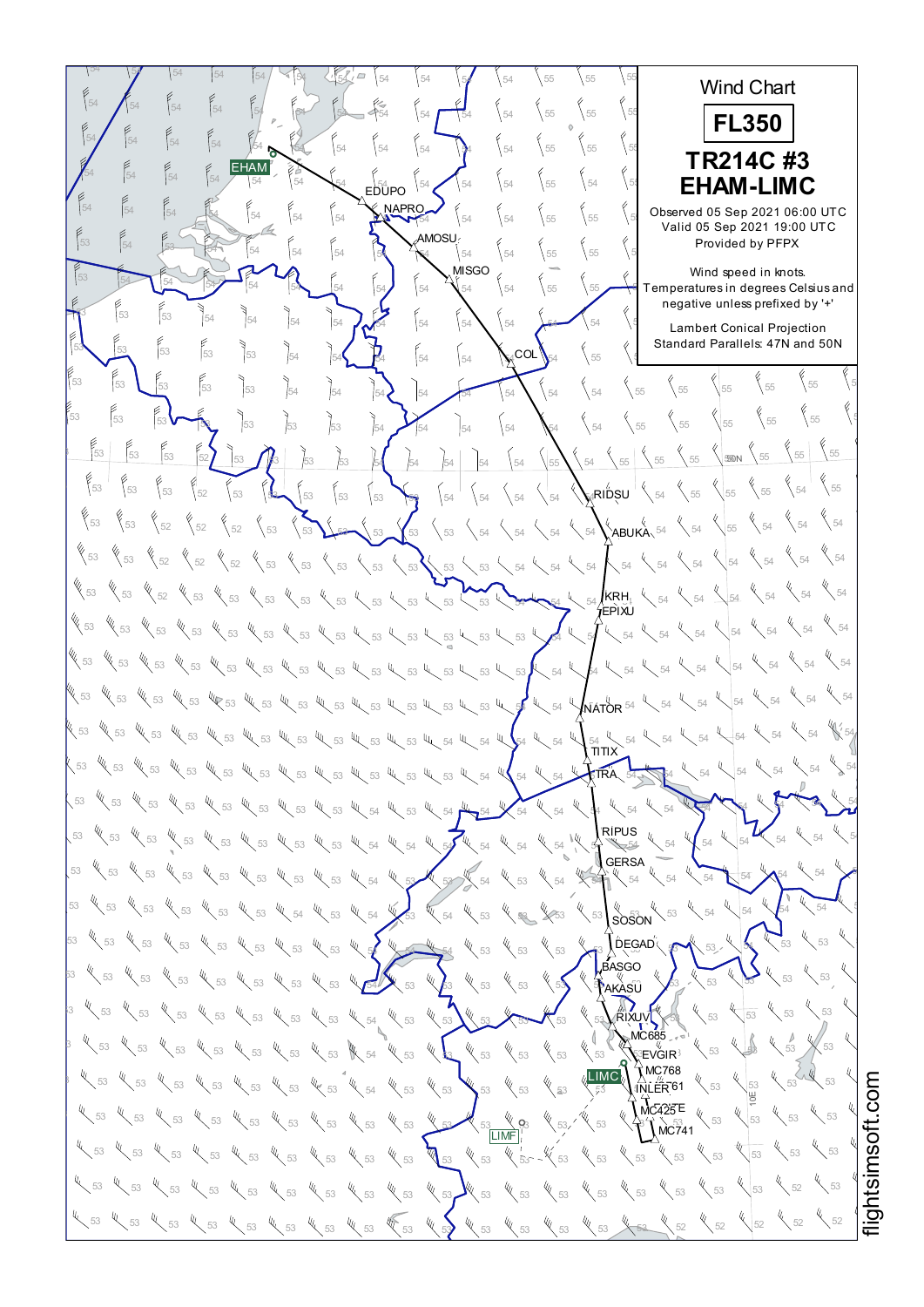$59$   $\sqrt{59}$   $\sqrt{59}$   $\sqrt{59}$   $\sqrt{59}$   $\sqrt{59}$   $\sqrt{59}$   $\sqrt{59}$   $\sqrt{59}$   $\sqrt{59}$   $\sqrt{59}$   $\sqrt{59}$   $\sqrt{59}$ 58 58 58 Wind Chart  $59$   $\bigwedge$   $59$   $\bigvee$   $59$   $\bigvee$   $59$   $\bigvee$   $59$   $\bigvee$   $59$   $\bigvee$   $59$   $\bigvee$   $59$   $\bigvee$   $59$   $\bigvee$   $59$   $\bigvee$   $59$   $\bigvee$   $59$   $\bigvee$   $59$   $\bigvee$   $59$   $\bigvee$   $59$   $\bigvee$   $59$   $\bigvee$   $59$   $\bigvee$   $59$   $\bigvee$   $59$  58 58 58 **FL430**  $59$   $\sqrt{59}$   $\sqrt{59}$   $\sqrt{59}$   $\sqrt{59}$   $\sqrt{59}$   $\sqrt{59}$   $\sqrt{59}$   $\sqrt{59}$   $\sqrt{59}$   $\sqrt{59}$   $\sqrt{59}$   $\sqrt{59}$   $\sqrt{59}$   $\sqrt{59}$   $\sqrt{59}$   $\sqrt{59}$   $\sqrt{59}$   $\sqrt{59}$   $\sqrt{59}$   $\sqrt{59}$   $\sqrt{59}$   $\sqrt{59}$   $\sqrt{59}$   $\sqrt{59}$  58 58 58 58 58 58 **TR214C #3** EHAM <sup>58</sup> <sup>58</sup> <sup>59</sup> <sup>59</sup> <sup>59</sup> <sup>59</sup> <sup>59</sup> <sup>59</sup> <sup>59</sup> <sup>59</sup> <sup>59</sup> <sup>59</sup> <sup>59</sup> <sup>59</sup> <sup>59</sup> <sup>59</sup> <sup>58</sup> <sup>58</sup> <sup>58</sup> **EHAM-LIMC** EDUPO NAPRO <sup>59</sup> <sup>59</sup> <sup>58</sup> <sup>59</sup> <sup>59</sup> <sup>59</sup> <sup>59</sup> <sup>59</sup> <sup>59</sup> <sup>59</sup> <sup>59</sup> <sup>59</sup> <sup>59</sup> <sup>59</sup> <sup>59</sup> <sup>59</sup> Observed 05 Sep 2021 06:00 UTC Valid 05 Sep 2021 19:00 UTC **AMOSU** 59  $\begin{bmatrix} 59 \\ 59 \end{bmatrix}$   $\begin{bmatrix} 59 \\ 59 \end{bmatrix}$   $\begin{bmatrix} 59 \\ 59 \end{bmatrix}$   $\begin{bmatrix} 59 \\ 58 \end{bmatrix}$   $\begin{bmatrix} 59 \\ 59 \end{bmatrix}$   $\begin{bmatrix} 59 \\ 59 \end{bmatrix}$   $\begin{bmatrix} 59 \\ 59 \end{bmatrix}$   $\begin{bmatrix} 59 \\ 59 \end{bmatrix}$   $\begin{bmatrix} 59 \\ 59 \end{bmatrix}$ Provided by PFPX Wind speed in knots.  $59$   $\frac{1}{59}$   $\frac{1}{59}$   $\frac{1}{59}$   $\frac{1}{59}$   $\frac{1}{59}$   $\frac{1}{59}$   $\frac{1}{59}$   $\frac{1}{59}$   $\frac{1}{59}$   $\frac{1}{59}$   $\frac{1}{59}$   $\frac{1}{59}$   $\frac{1}{59}$   $\frac{1}{59}$   $\frac{1}{59}$   $\frac{1}{59}$   $\frac{1}{59}$   $\frac{1}{59}$   $\frac{1}{59}$   $\frac{1}{5$ which speed in Nicks.<br>Temperatures in degrees Celsius and negative unless prefixed by '+'  $59$   $\frac{1}{59}$   $\frac{1}{59}$   $\frac{1}{59}$   $\frac{1}{59}$   $\frac{1}{59}$   $\frac{1}{59}$   $\frac{1}{59}$   $\frac{1}{59}$   $\frac{1}{59}$   $\frac{1}{59}$   $\frac{1}{59}$   $\frac{1}{59}$   $\frac{1}{59}$   $\frac{1}{59}$   $\frac{1}{59}$   $\frac{1}{59}$   $\frac{1}{59}$   $\frac{1}{59}$   $\frac{1}{59}$   $\frac{1}{5$ ر<br>Lambert Conical Projection Standard Parallels: 47N and 50N  $59$  59  $\begin{pmatrix} 59 \\ 59 \end{pmatrix}$  59  $\begin{pmatrix} 58 \\ 58 \end{pmatrix}$  58  $\begin{pmatrix} 58 \\ 58 \end{pmatrix}$   $\begin{pmatrix} 58 \\ 58 \end{pmatrix}$   $\begin{pmatrix} 58 \\ 58 \end{pmatrix}$   $\begin{pmatrix} 58 \\ 58 \end{pmatrix}$   $\begin{pmatrix} 59 \\ 59 \end{pmatrix}$   $\begin{pmatrix} 59 \\ 59 \end{pmatrix}$   $\begin{pmatrix} 59 \\ 59 \end{pmatrix}$ ∘co∟″  $\begin{matrix} 6 & 6 \ 68 & 58 \end{matrix}$ 59  $\sqrt{58}$   $\sqrt{58}$   $\sqrt{58}$   $\sqrt{58}$   $\sqrt{58}$   $\sqrt{58}$   $\sqrt{58}$   $\sqrt{58}$   $\sqrt{58}$   $\sqrt{58}$   $\sqrt{58}$   $\sqrt{59}$   $\sqrt{59}$   $\sqrt{59}$ <sup>58</sup> <sup>59</sup> <sup>58</sup> <sup>58</sup> <sup>58</sup> <sup>58</sup> <sup>58</sup> <sup>58</sup> <sup>58</sup> <sup>58</sup> <sup>58</sup> <sup>59</sup> <sup>58</sup> <sup>58</sup> <sup>59</sup> <sup>59</sup> <sup>58</sup> <sup>58</sup> <sup>58</sup> 58 58 58  $\frac{1}{58}$  58  $\frac{1}{58}$   $\frac{1}{58}$   $\frac{1}{58}$   $\frac{1}{58}$   $\frac{1}{58}$   $\frac{1}{58}$   $\frac{1}{58}$   $\frac{1}{58}$   $\frac{1}{58}$   $\frac{1}{58}$   $\frac{1}{58}$   $\frac{1}{58}$   $\frac{1}{58}$   $\frac{1}{58}$   $\frac{1}{58}$   $\frac{1}{58}$   $\frac{1}{58}$   $\frac{1}{58}$   $\frac{1}{58}$  $-40N$  $\mathbb{R}^{\mathsf{R}}$ RIDSU  $^{\mathsf{T}}$  $58^{+4}$  58 <sup>58</sup> <sup>58</sup> <sup>58</sup> <sup>58</sup> <sup>58</sup> <sup>57</sup> <sup>57</sup> <sup>58</sup> <sup>57</sup> <sup>58</sup> <sup>58</sup> <sup>58</sup> <sup>58</sup> <sup>58</sup> <sup>58</sup> <sup>58</sup> <sup>58</sup> <sup>59</sup> <sup>58</sup> <sup>59</sup> 58 58 58 <sup>58</sup> <sup>58</sup> <sup>58</sup> <sup>58</sup> <sup>58</sup> <sup>58</sup> <sup>58</sup> <sup>57</sup> <sup>58</sup> <sup>58</sup> <sup>58</sup> <sup>58</sup> <sup>58</sup> <sup>58</sup> <sup>58</sup> <sup>58</sup> <sup>58</sup> <sup>59</sup> <sup>58</sup> ABUKA 58 58 58 59  $\begin{array}{c}$  58  $\begin{array}{c}$  58  $\end{array}$  58  $\begin{array}{c}$  58  $\end{array}$  58  $\begin{array}{c}$  58  $\end{array}$  58  $\begin{array}{c}$  58  $\end{array}$  58  $\begin{array}{c}$  58  $\end{array}$  58  $\begin{array}{c}$  58  $\end{array}$  58  $\begin{array}{c}$  58  $\end{array}$  58  $\begin{array}{c}$  58  $\end{array}$  58  $\begin{array}{c}$  58  $\sqrt[4]{\phantom{0}}$  58 KRH 59  $\sqrt{58}$   $\sqrt{58}$   $\sqrt{58}$   $\sqrt{58}$   $\sqrt{58}$   $\sqrt{57}$   $\sqrt{58}$   $\sqrt{58}$   $\sqrt{58}$   $\sqrt{58}$   $\sqrt{58}$   $\sqrt{58}$   $\sqrt{58}$   $\sqrt{58}$   $\sqrt{58}$   $\sqrt{58}$   $\sqrt{58}$   $\sqrt{58}$   $\sqrt{58}$   $\sqrt{58}$   $\sqrt{58}$   $\sqrt{58}$   $\sqrt{58}$   $\sqrt{58}$   $\$ EPIXU  $\sqrt{58}$ 59  $\bigg\{58\bigg\}$  58  $\bigg\{58\bigg\}$  58  $\bigg\{58\bigg\}$  58  $\bigg\{58\bigg\}$  58  $\bigg\{58\bigg\}$  57  $\bigg\{58\bigg\}$  58  $\bigg\{58\bigg\}$  58  $\bigg\{58\bigg\}$  58  $\bigg\{58\bigg\}$  58  $\bigg\}$  58  $\bigg\{58\bigg\}$  $58 \frac{4}{58}$  58 59  $\,$  59  $\,$  59  $\,$  58  $\,$  58  $\,$  58  $\,$  58  $\,$  58  $\,$  58  $\,$  58  $\,$  58  $\,$  58  $\,$  58  $\,$  58  $\,$  58  $\,$  58  $\,$  58  $\,$  58  $\,$  58  $\,$  58  $\,$  58  $\,$  58  $\,$  58  $\,$  58  $\,$  58  $\,$  58  $\,$  58  $\,$  58  $\$  $\int_{\bar{\mathsf{N}}\bar{\mathsf{A}}\mathsf{T}\bar{\mathsf{O}}\mathsf{R}}^{\mathsf{U}}$  58  $58 \times 58$ 59  $\lesssim$  59  $\ll$  59  $\ll$  58  $\ll$  58  $\ll$  58  $\ll$  58  $\ll$  58  $\ll$  58  $\ll$  58  $\ll$  58  $\ll$  58  $\ll$  58  $\ll$  58  $\ll$  58  $\ll$  58 58 W. 59  $\,$  59  $\,$  59  $\,$  59  $\,$  59  $\,$   $\,$  59  $\,$   $\,$  58  $\,$   $\,$  58  $\,$  58  $\,$  58  $\,$  58  $\,$  58  $\,$  59  $\,$  59  $\,$  59  $\,$  59  $\,$  59  $\,$  59  $\,$  59  $\,$  59  $\,$  59  $\,$  59  $\,$  59  $\,$  59  $\,$  59  $\,$  59  $\,$ <sub>э8</sub><br>ΣITIT 58 58 58 59  $\degree$  59  $\degree$  59  $\degree$  59  $\degree$  59  $\degree$  59  $\degree$  59  $\degree$  58  $\degree$  58  $\degree$  58  $\degree$  58  $\degree$  58  $\degree$  58  $\degree$  58  $\degree$  58  $\degree$  58  $\degree$  58  $\degree$  58  $\degree$  58  $\degree$  58 TRA 59  $\sqrt{59}$   $\sqrt{59}$   $\sqrt{59}$   $\sqrt{59}$   $\sqrt{59}$   $\sqrt{59}$   $\sqrt{59}$   $\sqrt{58}$   $\sqrt{59}$   $\sqrt{59}$   $\sqrt{59}$   $\sqrt{59}$   $\sqrt{59}$   $\sqrt{59}$   $\sqrt{59}$   $\sqrt{59}$   $\sqrt{59}$   $\sqrt{59}$   $\sqrt{59}$   $\sqrt{59}$   $\sqrt{59}$   $\sqrt{59}$   $\sqrt{59}$   $\sqrt{59}$   $\$ 58 58 RIPUS 59  $\frac{1}{59}$  59  $\frac{1}{59}$  59  $\frac{1}{59}$  59  $\frac{1}{59}$  59  $\frac{1}{59}$  59  $\frac{1}{59}$  59  $\frac{1}{59}$  58  $\frac{1}{59}$  59  $\frac{1}{59}$  59  $\frac{1}{59}$  59  $\frac{1}{59}$  59  $\frac{1}{59}$  59  $\frac{1}{59}$  59  $\frac{1}{59}$  59  $\frac{1}{59}$  59  $\frac{1}{59$ 58 58 58 **GERSA**  $59$   $\swarrow$  59  $\swarrow$  59  $\swarrow$  59  $\swarrow$  59  $\swarrow$  59  $\swarrow$  59  $\swarrow$  59  $\swarrow$  58  $\swarrow$  58  $\swarrow$  58  $\swarrow$  58  $\swarrow$  58  $\swarrow$  58  $\swarrow$  58  $\swarrow$  58  $\swarrow$  58  $58 \times 58 \times$ ५<br>Soson  $59$   $\swarrow$  59  $\swarrow$  59  $\swarrow$  59  $\swarrow$  59  $\swarrow$  59  $\swarrow$  58  $\swarrow$  58  $\swarrow$  58  $\swarrow$  58  $\swarrow$  58  $\swarrow$  58  $\swarrow$  58  $\swarrow$  58  $\swarrow$  58  $\swarrow$  58  $58 \times 58 \times 5$ 59  $\sqrt{59}$  59  $\sqrt{59}$   $\sqrt{59}$   $\sqrt{59}$   $\sqrt{58}$   $\sqrt{58}$   $\sqrt{58}$   $\sqrt{58}$   $\sqrt{58}$   $\sqrt{58}$   $\sqrt{58}$   $\sqrt{58}$   $\sqrt{58}$   $\sqrt{58}$   $\sqrt{58}$   $\sqrt{58}$   $\sqrt{58}$   $\sqrt{58}$   $\sqrt{58}$   $\sqrt{58}$   $\sqrt{58}$   $\sqrt{58}$   $\sqrt{58}$   $\sqrt{58}$ DEGAD  $57 \times 58 \times$ **ASGO** " (ï<br>AKASŪ  $58$  59  $\ll$  59  $\ll$  59  $\ll$  59  $\ll$  59  $\ll$  58  $\ll$  58  $\ll$  58  $\ll$  58  $\ll$  58  $\ll$  58  $\ll$  58  $\ll$  58  $\ll$  58  $\ll$  58  $\ll$  58  $\ll$  58  $\ll$  59  $\ll$  57  $\ll$  57 57 57  $^{19}$  57 59  $^{10}$  59  $^{10}$  59  $^{10}$  59  $^{10}$  58  $^{10}$  58  $^{10}$  58  $^{10}$  58  $^{10}$  58  $^{10}$  58  $^{10}$  58  $^{10}$  58  $^{10}$  58  $^{10}$  58  $^{10}$  58  $^{10}$  58  $^{10}$  57  $^{10}$  57  $^{10}$  57  $57$ RIXUV MC685  $59$  59  $\frac{1}{3}$  59  $\frac{1}{3}$  59  $\frac{1}{3}$  59  $\frac{1}{3}$  58  $\frac{1}{3}$  58  $\frac{1}{3}$  58  $\frac{1}{3}$  58  $\frac{1}{3}$  58  $\frac{1}{3}$  58  $\frac{1}{3}$  58  $\frac{1}{3}$  58  $\frac{1}{3}$  58  $\frac{1}{3}$  59  $\frac{1}{3}$  59  $\frac{1}{3}$  57  $\frac{1}{3}$  $\bar{C}$ EVGIR  $57 \times 57$  $N$ C768 LIMC Ų,  $\frac{1}{3}$  59  $\frac{1}{3}$  59  $\frac{1}{3}$  59  $\frac{1}{3}$  58  $\frac{1}{3}$  58  $\frac{1}{3}$  58  $\frac{1}{3}$  58  $\frac{1}{3}$  58  $\frac{1}{3}$  58  $\frac{1}{3}$  58  $\frac{1}{3}$  58  $\frac{1}{3}$  58  $\frac{1}{3}$  58  $\frac{1}{3}$  58  $\frac{1}{3}$  58  $\frac{1}{3}$  58  $\frac{1}{3}$  59 57 57 INLER<sup>61</sup> htsim soft.c o10E  $MC425E$  $\frac{1}{58}$  59  $\frac{1}{58}$  59  $\frac{1}{58}$  59  $\frac{1}{58}$  59  $\frac{1}{58}$  59  $\frac{1}{58}$  59  $\frac{1}{58}$  59  $\frac{1}{58}$  59  $\frac{1}{58}$  59  $\frac{1}{58}$  59  $\frac{1}{58}$  59  $\frac{1}{58}$  59  $\frac{1}{58}$  59  $\frac{1}{58}$  59  $\frac{1}{58}$  59  $\frac{1}{58}$  57 57  $N$ C741 LIMF  $57 \frac{1}{57}$  $^{59}$   $\ll$   $^{59}$   $\ll$   $^{59}$   $\ll$   $^{59}$   $\ll$   $^{59}$   $\ll$   $^{58}$   $\ll$   $^{58}$   $\ll$   $^{58}$   $\ll$   $^{58}$   $\ll$   $^{59}$   $\ll$   $^{57}$   $\ll$   $^{57}$   $\ll$   $^{57}$   $\ll$   $^{57}$   $\ll$   $^{57}$   $\ll$   $^{57}$ ų  $57 \times 57$  $59$   $\ll$   $59$   $\ll$   $59$   $\ll$   $59$   $\ll$   $59$   $\ll$   $59$   $\ll$   $58$   $\ll$   $58$   $\ll$   $58$   $\ll$   $58$   $\ll$   $59$   $\ll$   $59$   $\ll$   $57$   $\ll$   $57$   $\ll$   $57$   $\ll$   $57$ <sup>57</sup> <sup>57</sup> <sup>57</sup> <sup>59</sup> <sup>59</sup> <sup>59</sup> <sup>58</sup> <sup>58</sup> <sup>58</sup> <sup>58</sup> <sup>58</sup> <sup>58</sup> <sup>58</sup> <sup>57</sup> <sup>57</sup> <sup>59</sup> <sup>59</sup> <sup>59</sup>  $4\sqrt{57}$   $4\sqrt{57}$ i≣